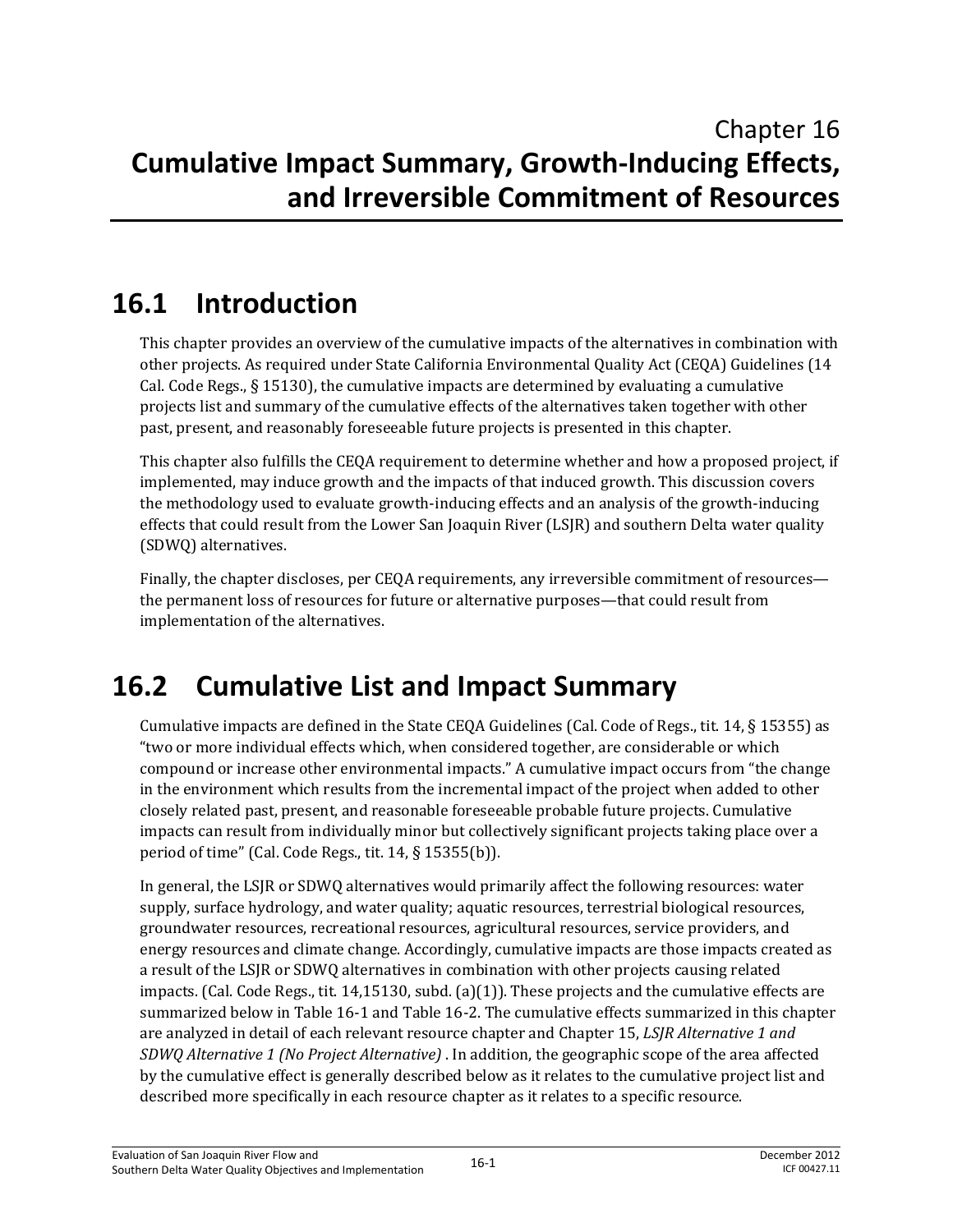#### **16.2.1 Cumulative Project List of Past, Present and Reasonably Foreseeable Future Projects**

This cumulative impact evaluation considers present (current) projects and reasonably foreseeable future projects with related effects in the San Joaquin River (SJR) Basin (including the three eastside tributary watersheds—the Stanislaus, Tuolumne, and Merced Rivers), the southern Delta, and Delta. The existing environment described in resource chapters 5–14 includes the effects of past projects, thus provides a context in the geographic area for environmental effects that are necessarily included in the cumulative impacts analysis. The cumulative projects are listed in Table 16-1.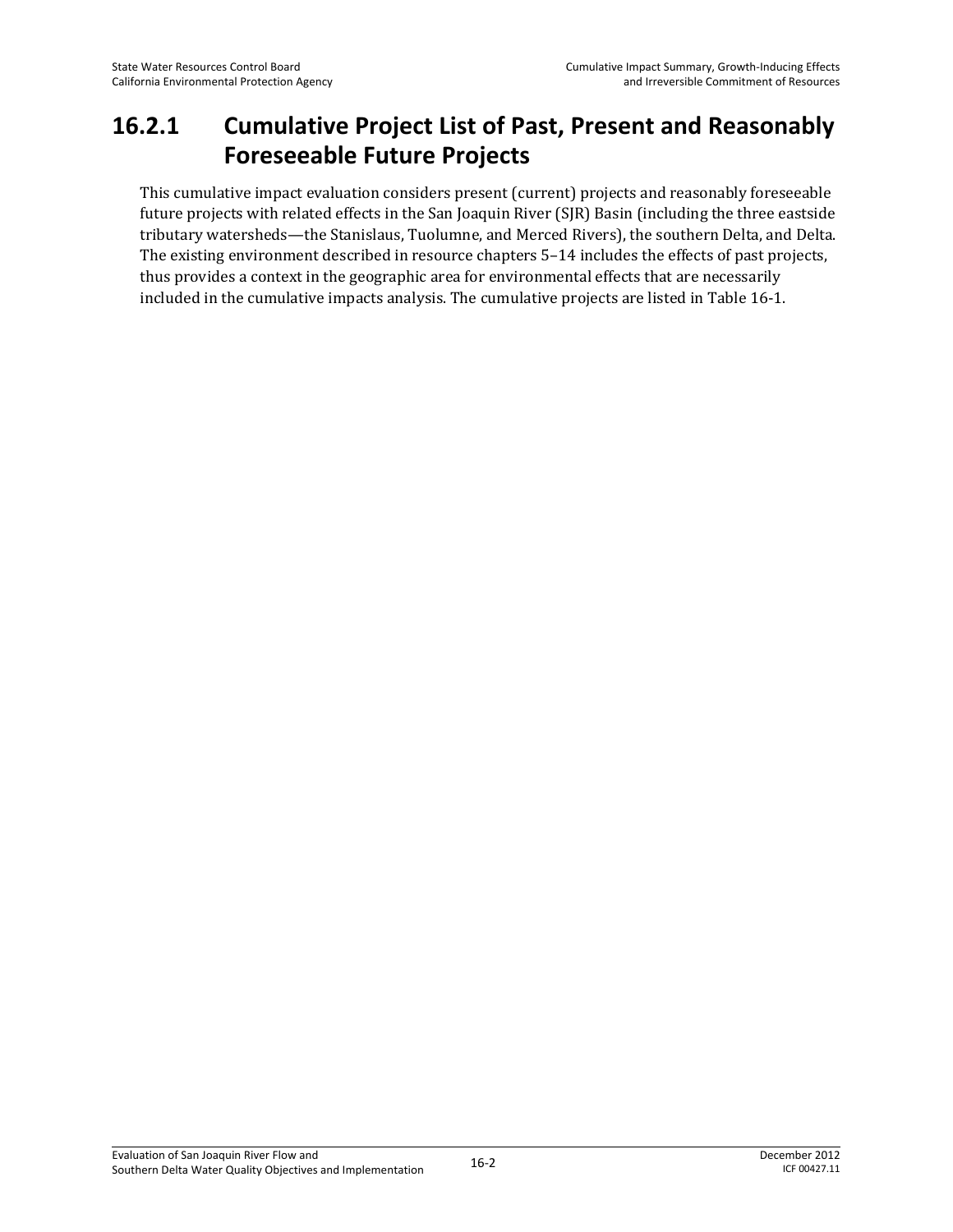#### **Table 16-1 Cumulative Project List**

| Project Name                                                                                                                                            | Status                   | Location                                   | Description                                                                                                                                                                                                                                                                                                                                                                                                                                                                                                                                                             |
|---------------------------------------------------------------------------------------------------------------------------------------------------------|--------------------------|--------------------------------------------|-------------------------------------------------------------------------------------------------------------------------------------------------------------------------------------------------------------------------------------------------------------------------------------------------------------------------------------------------------------------------------------------------------------------------------------------------------------------------------------------------------------------------------------------------------------------------|
| Agricultural Drainage<br>Selenium Management<br>Program                                                                                                 | Planned                  | SJR and southern Delta                     | Reduce agricultural drainage containing elevated levels of selenium (through land<br>and irrigation management practices) and limit where and when drainage water<br>can be discharged. Impairment of water quality in the SJR, Delta, and San<br>Francisco Bay has resulted in the completion of a total maximum daily load<br>(TMDL) for selenium in the LSJR, listing of the western Delta as having impaired<br>water quality for selenium, and initiation of a TMDL study for selenium in North<br>San Francisco Bay.                                              |
| Almond 2 Power Plant                                                                                                                                    | Construction             | <b>Stanislaus County</b>                   | Construct the state-of-the-art, natural-gas fired, simple-cycle peaking power<br>generation facility, located next to the existing Turlock Irrigation District (TID)<br>Almond Power Plant in Ceres, California. Uses treated effluent (i.e., recycled<br>water) from the City of Ceres' wastewater treatment plant for the project's<br>process water needs.                                                                                                                                                                                                           |
| Anadromous Fish Screen<br>Program                                                                                                                       | Ongoing                  | SJR and tributaries                        | Protect juvenile Chinook salmon (all runs), steelhead, green and white sturgeon,<br>striped bass, and American shad from entrainment at priority diversions<br>throughout the Central Valley.                                                                                                                                                                                                                                                                                                                                                                           |
| Bay Area Water Quality and<br>Supply Reliability Program*                                                                                               | Planned/Cons<br>truction | Bay Area/ southern<br>Delta                | Cooperate with Bay Area water agencies in operating their water supplies for<br>benefit of entire Bay Area and potentially constructing interconnects between<br>existing water supplies                                                                                                                                                                                                                                                                                                                                                                                |
| Bay-Delta Conservation Plan<br>and Alternative Delta<br>Conveyance Facilities*                                                                          | Planned                  | Delta                                      | Provide the basis for permits under federal and state endangered species laws for<br>activities covered by the plan, a comprehensive restoration program for the Delta,<br>and a more reliable water supply by modifying conveyance facilities to create a<br>more natural flow pattern.                                                                                                                                                                                                                                                                                |
| National Marine Fisheries<br>Service (NMFS) Biological<br>Opinion and Conference<br>Opinion on the Long-Term<br>Operations of the CVP and<br><b>SWP</b> | Ongoing                  | SJR, tributaries,<br>southern Delta, Delta | In its 2009 biological opinion, NMFS concluded that continued operations of the<br>CVP and SWP would likely jeopardize several listed species, including Sacramento<br>River winter-run Chinook salmon, Central Valley spring-run Chinook salmon,<br>Central Valley steelhead, Southern distinct population segment of North<br>American green sturgeon, and southern resident killer whales. The opinion<br>identifies actions to be taken by the U.S. Bureau of Reclamation (USBR) and/or<br>California Department of Water Resources (DWR), including the following. |
|                                                                                                                                                         |                          |                                            | • Limit the strength of reverse flows in Old and New Rivers to reduce<br>entrainment of juvenile fish into state and federal export facilities in the<br>southern Delta.                                                                                                                                                                                                                                                                                                                                                                                                |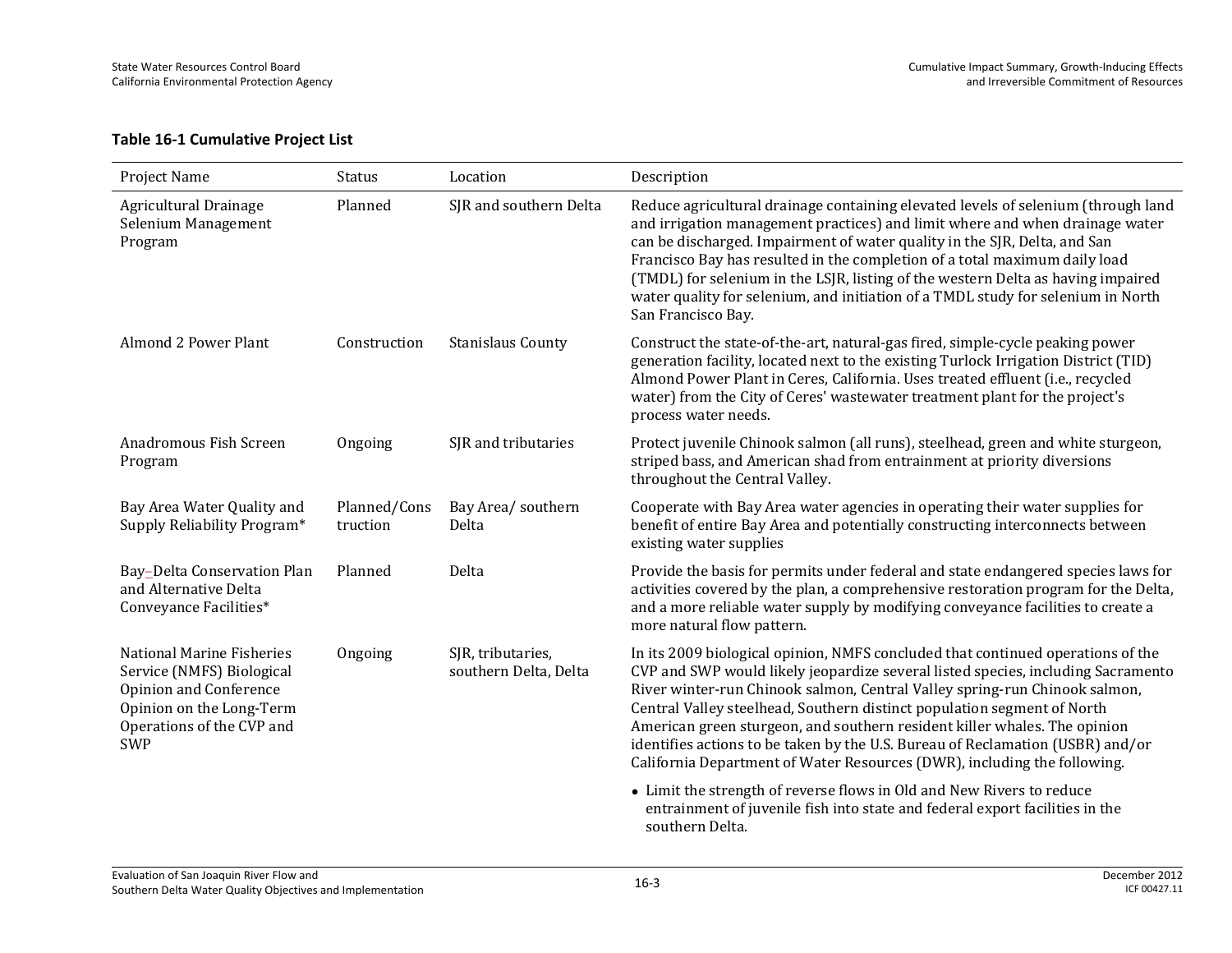| Project Name                                                                                                                       | <b>Status</b>                        | Location                                                 | Description                                                                                                                                                                                                                                                                                                                                                                                          |
|------------------------------------------------------------------------------------------------------------------------------------|--------------------------------------|----------------------------------------------------------|------------------------------------------------------------------------------------------------------------------------------------------------------------------------------------------------------------------------------------------------------------------------------------------------------------------------------------------------------------------------------------------------------|
|                                                                                                                                    |                                      |                                                          | • Implement facility improvements at state and federal export facilities to<br>increase fish survival.                                                                                                                                                                                                                                                                                               |
|                                                                                                                                    |                                      |                                                          | • Implement measures, including a fish study using acoustic tags, to increase<br>survival of juvenile steelhead migrating from the SJR Basin.                                                                                                                                                                                                                                                        |
|                                                                                                                                    |                                      |                                                          | • Implement a year-round minimum flow regime that improves conditions for<br>steelhead in the Stanislaus River.                                                                                                                                                                                                                                                                                      |
|                                                                                                                                    |                                      |                                                          | • Biological opinion effective through December 31, 2030.                                                                                                                                                                                                                                                                                                                                            |
|                                                                                                                                    |                                      |                                                          | • Alternative (RPA) that, if implemented, is believed to avoid the likelihood of<br>jeopardizing the continued existence of these listed species.                                                                                                                                                                                                                                                    |
| U.S. Fish and Wildlife Service<br>(USFWS) Biological Opinion<br>on the Long-Term Operations<br>of CVP and SWP (delta smelt)        | Ongoing                              | SJR, tributaries,<br>southern Delta, Delta               | USFWS opinion issued on December 15, 2008, to USBR on the effects of the<br>continued operation of the federal CVP and the California SWP on the delta smelt<br>and its designated critical habitat. Identified an RPA intended to protect each life-<br>stage and the critical habitat of the federally protected delta smelt and its<br>designated critical habitat that includes flow components. |
| <b>Calaveras County General</b><br>Plan Update                                                                                     | Planned                              | <b>Calaveras County</b>                                  | Update the general plan land use designation map.                                                                                                                                                                                                                                                                                                                                                    |
| <b>CALFED Ecosystem</b><br><b>Restoration Program</b>                                                                              | Planned/Cons<br>truction/Ong<br>oing | Delta, Suisun Bay, and<br>San Francisco Bay<br>watershed | Improve the ecological health of the Delta, Suisun Bay, and San Francisco Bay<br>watershed by restoring and protecting habitats, ecosystem functions, and native<br>species.                                                                                                                                                                                                                         |
| California Water Plan                                                                                                              | Ongoing                              | California                                               | Provide framework for water managers, legislators, and the public to consider<br>options and make decisions regarding California's water future . Plan is updated<br>every five years and presents basic data and information.                                                                                                                                                                       |
| <b>Central Regional Water</b><br>Quality Control Board's<br>(Central Valley Water<br>Board's) Salt and Boron<br>TMDL (at Vernalis) | Completed                            | <b>SJR</b>                                               | Amended the Sacramento River and San Joaquin River Basin Plan to implement a<br>salt and boron TMDL to reduce salt loading and achieve water quality objectives<br>required in revisions of the 1995 Bay-Delta Plan.                                                                                                                                                                                 |
| <b>Central Valley Project</b><br><b>Improvement Act</b>                                                                            | Ongoing                              | <b>Central Valley</b>                                    | Mandates fish and wildlife protection, restoration, and enhancement equally with<br>irrigation and domestic water supply uses, and mandates fish and wildlife<br>enhancement equally with power generation. Includes measures that are likely to                                                                                                                                                     |

reduce the amount of water available for irrigation and municipal use.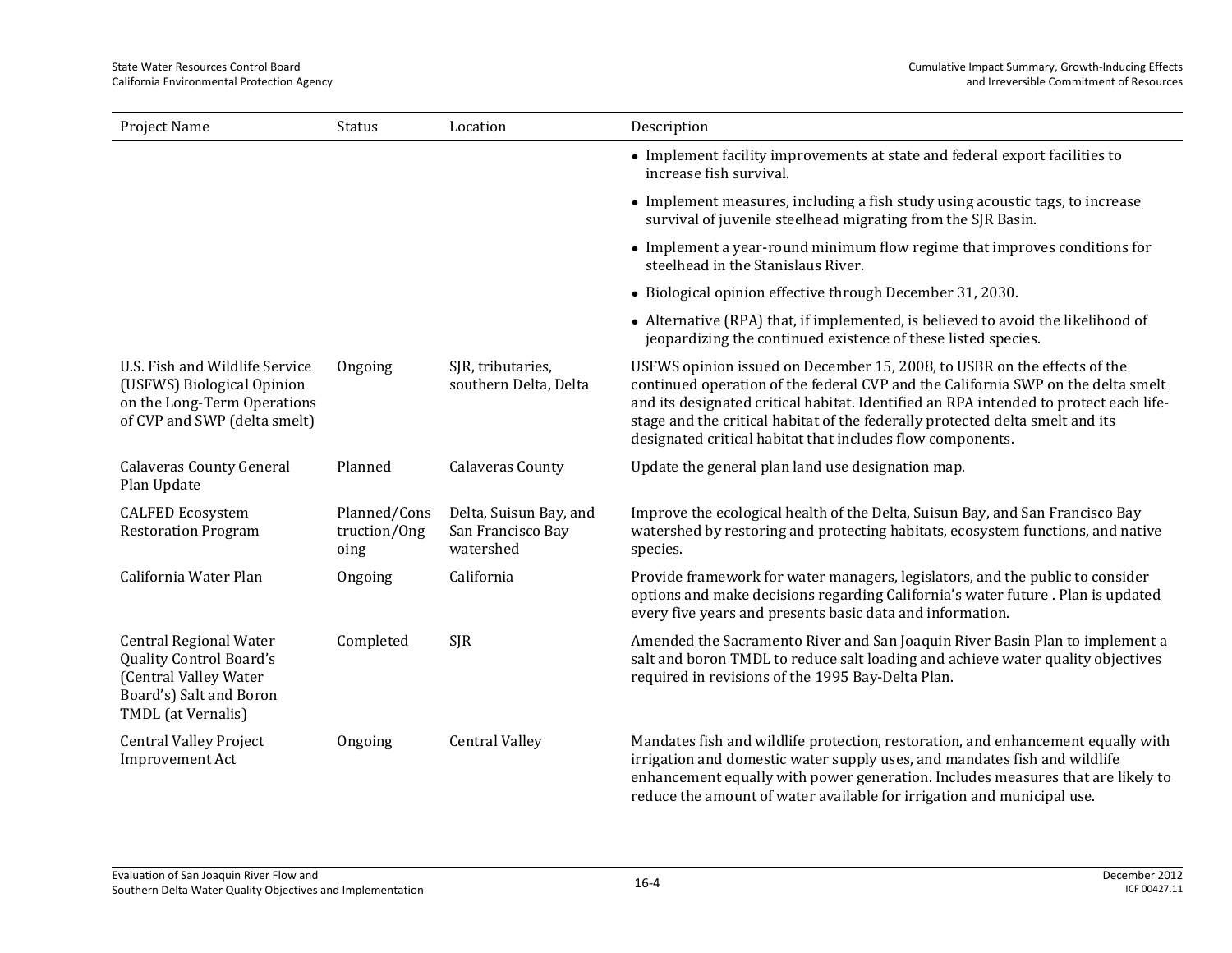| Project Name                                                                               | <b>Status</b>       | Location              | Description                                                                                                                                                                                                                                                                                                                                                                   |
|--------------------------------------------------------------------------------------------|---------------------|-----------------------|-------------------------------------------------------------------------------------------------------------------------------------------------------------------------------------------------------------------------------------------------------------------------------------------------------------------------------------------------------------------------------|
| <b>Central Valley Vision</b>                                                               | Planned             | <b>SJR</b>            | Provide a 20-year strategic plan for State Parks expansion in the Central Valley,<br>focused on increasing service to residents and visitors. Run by California State<br>Parks since 2003.                                                                                                                                                                                    |
| City of Stockton DWSP to<br>reduce salinity in the<br>southern Delta                       | Construction        | San Joaquin County    | Pumps water from the Delta through miles of underground pipeline along Eight<br>Mile Road to a surface water treatment plant, to provide a new supplemental<br>water supply for Stockton.                                                                                                                                                                                     |
| City of Tracy Connection to<br>the South San Joaquin<br>Irrigation District (SSJID)        | Completed           | Stanislaus River      | Allows the city to receive additional water after the city completed a second<br>connection to the SSJID water line in 2009.                                                                                                                                                                                                                                                  |
| City of Tracy Desalination and<br><b>Green Energy Project</b>                              | Planned/Ong<br>oing | Contra Costa County   | Construct and operate a 1.2 million-gallon-per-day desalination plant to remove<br>salts from the wastewater stream produced by the existing wastewater treatment<br>plant. Also operate a biomass cogeneration plant.                                                                                                                                                        |
| Comprehensive Conservation<br>Management Plans for<br>National Wildlife Refuges            | Planned/Ong<br>oing | southern Delta        | Develop comprehensive conservation management plans to guide management<br>and resource use for each refuge of USFWS's National Wildlife Refuge System.                                                                                                                                                                                                                       |
| <b>Conditional Waiver of Waste</b><br>Discharge Requirements for<br><b>Irrigated Lands</b> | Ongoing             | <b>Central Valley</b> | Use conditional waivers to develop new and additional information to provide a<br>more reasonable basis for adoption of individual or general waste discharge<br>requirements, where necessary, in the future. A conditional waiver is a regulatory<br>process under California's nonpoint-source program plan designed to meet<br>requirements of the California Water Code. |
| Contra Costa Alternative<br><b>Intake Project</b>                                          | Completed           | southern Delta        | Install a new drinking water, screened intake at Victoria Canal, about 2.5 miles<br>east of Contra Costa Water District's (CCWD) existing intake on the Old River,<br>which would allow CCWD to divert higher quality water when available. Includes<br>a 2.5-mile pipeline extension and a new pumping plant that would tie into<br>CCWD's existing conveyance system.       |
| Contra Costa Canal Fish<br>Screen Project                                                  | Planned             | southern Delta        | Install fish screens at Rock Slough diversion to minimize entrainment losses of<br>sensitive fish species. Includes flow control and transition structures necessary to<br>reduce tidal influences and maintain flow rates.                                                                                                                                                   |
| Conveyance of Refuge Water<br>Supply and Mendota Wildlife<br>Area                          | Planned             | Fresno County         | Construct new dam approximately 400 feet downstream from existing dam<br>(locally preferred alternative).                                                                                                                                                                                                                                                                     |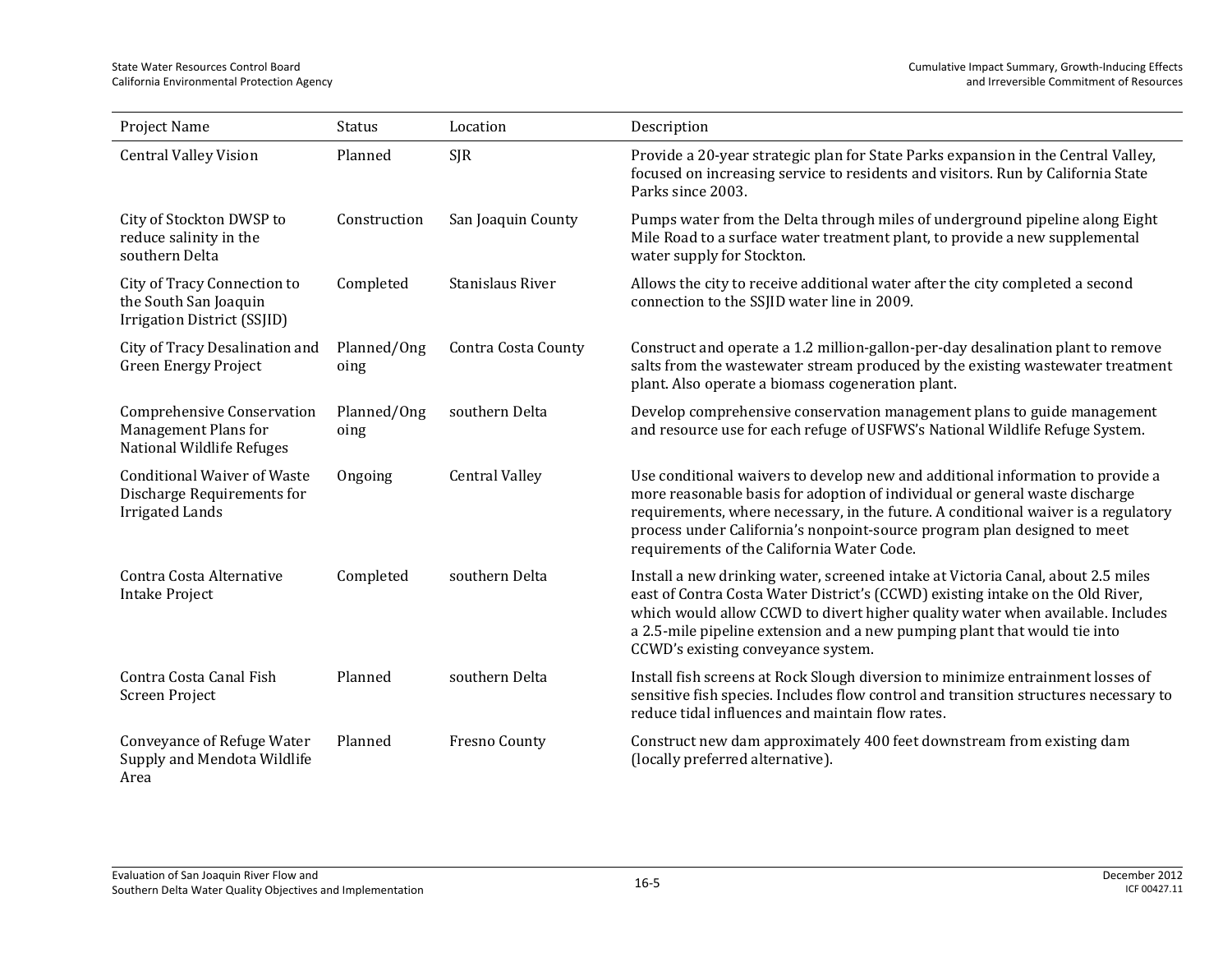| Project Name                                                                                                                | <b>Status</b> | Location                                    | Description                                                                                                                                                                                                                                                                                                                                                                                                                  |
|-----------------------------------------------------------------------------------------------------------------------------|---------------|---------------------------------------------|------------------------------------------------------------------------------------------------------------------------------------------------------------------------------------------------------------------------------------------------------------------------------------------------------------------------------------------------------------------------------------------------------------------------------|
| Delta-Bay Enhanced<br><b>Enforcement Program</b>                                                                            | Ongoing       | SJR and tributaries                         | Provide increased enforcement to reduce illegal harvest of species in San<br>Francisco Bay and Delta, and upstream into Sacramento River and SJR Basins.<br>Initiated in 1991 through the Four Pumps Agreement between the DFG and DWR<br>(funded by SWP Contractors).                                                                                                                                                       |
| Delta Fish Agreement (Four<br>Pumps Project)                                                                                | Ongoing       | Delta                                       | Provide a mechanism for offsetting adverse fishery impacts caused by diversion<br>of water at Harvey O. Banks Delta Pumping Plant, a part of the SWP located at the<br>head of the California Aqueduct. Agreement between DWR and DFG.                                                                                                                                                                                       |
| Delta-Mendota Canal<br>Recirculation Project*                                                                               | Planned       | southern Delta, SJR                         | Recirculate water from Delta through CVP pumping and conveyance facilities to<br>SJR where it enters Delta, which provides flows to reduce salinity concentrations<br>in SJR.                                                                                                                                                                                                                                                |
| Delta Risk Management<br>Strategy                                                                                           | Completed     | Delta                                       | Evaluate the sustainability of the Delta and assess major risks to the Delta<br>resources from floods, seepage, subsidence, and earthquakes. Evaluate the<br>consequences, and develop recommendations to manage the risk.                                                                                                                                                                                                   |
| Dos Rios Ranch                                                                                                              | Ongoing       | Stanislaus County,<br><b>Tuolumne River</b> | Restore land to provide wildlife habitat and flood control in Central Valley on<br>1,600 acres of biologically rich floodplain, including three miles of riverfront on<br>the SJR and three miles on the Tuolumne River.                                                                                                                                                                                                     |
| Eastern San Joaquin<br><b>Integrated Conjunctive Use</b><br>Program                                                         | Ongoing       | <b>Central Valley</b>                       | Develop approximately 140,000-160,000 acre-feet (AF) per year of new surface<br>water supply for the basin to directly and indirectly support conjunctive use by<br>the Northeastern San Joaquin County Groundwater Banking Authority (GBA)<br>member agencies. This amount of water would support groundwater recharge<br>consistent with the GBA's objectives for conjunctive use and the underlying<br>groundwater basin. |
| Farmington Groundwater<br>Recharge Project                                                                                  | Ongoing       | San Joaquin County                          | Begin replenishment of groundwater basin in critical overdraft in eastern part of<br>county. Launched by Stockton East Water District (SEWD), U.S. Army Corps of<br>Engineers, and other local water agencies to partner with local landowners,<br>businesses, growers, and ranchers to save the region's water supply by<br>recharging an average of 35,000 AF of water annually into the eastern SJR Basin.                |
| <b>Federal Energy Regulatory</b><br>Commission (FERC)<br>Relicensing of the Don Pedro<br>Project (FERC Project No.<br>2299) | Planned       | Tuolumne County,<br>Tuolumne River          | Relicense New Don Pedro Dam so it can continue to operate.                                                                                                                                                                                                                                                                                                                                                                   |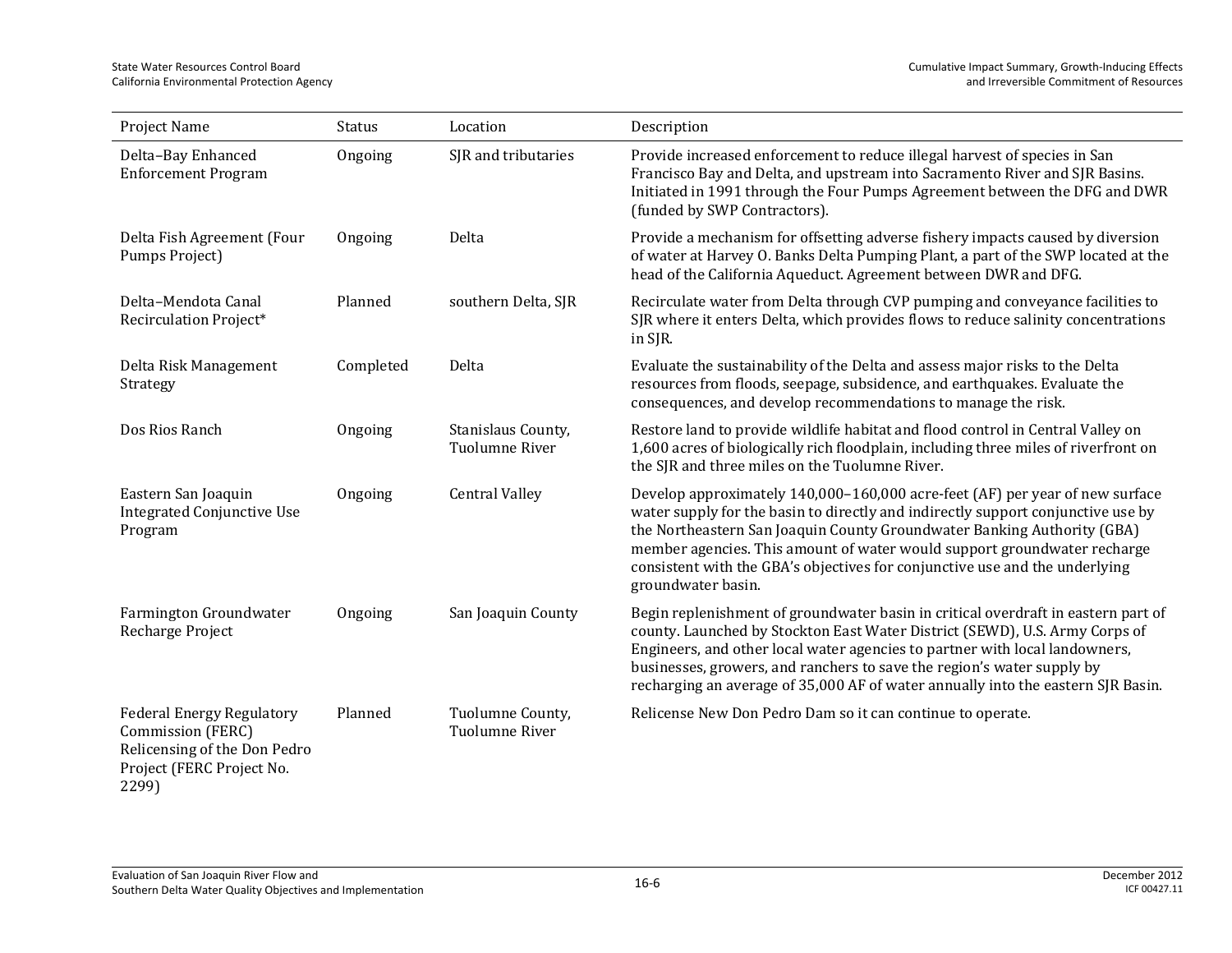| Project Name                                                                                                                    | Status    | Location                                    | Description                                                                                                                                                                                                                                                                                                  |
|---------------------------------------------------------------------------------------------------------------------------------|-----------|---------------------------------------------|--------------------------------------------------------------------------------------------------------------------------------------------------------------------------------------------------------------------------------------------------------------------------------------------------------------|
| FERC Relicensing of the<br>Merced River Hydroelectric<br>Project (FERC Project No.<br>2179)                                     | Planned   | Mariposa County,<br>Merced River            | Relicense New Exchequer Dam so it can continue to operate.                                                                                                                                                                                                                                                   |
| Fish Screen and Passage<br>Program                                                                                              | Ongoing   | Waterways                                   | Conduct inventories of all screened and unscreened diversions and fish passage<br>problems via site visits, and gather information on size and number of diversions<br>at each site and presence of existing fish protective facilities. A DFG program.                                                      |
| Fish Screen Project at<br>Sherman and Twitchell<br>Islands                                                                      | Planned   | Delta                                       | Install fish screens on up to 10 currently unscreened agricultural intakes used to<br>irrigate state-owned lands on Sherman and Twitchell Islands in the Delta.<br>Contribute to protection of delta smelt and other sensitive aquatic species and the<br>restoration of habitat in the Delta.               |
| FloodSAFE California                                                                                                            | Planned   | <b>Central Valley</b>                       | Improve integrated flood management statewide, with substantial emphasis on<br>Central Valley and Delta.                                                                                                                                                                                                     |
| Franks Tract Project*                                                                                                           | Planned   | Sacramento and San<br>Joaquin Counties      | Install operable gates to control flow of water at one of two locations on either<br>Threemile Slough or West False River.                                                                                                                                                                                   |
| <b>Fremont Landing</b><br><b>Conservation Bank</b>                                                                              | Planned   | Delta                                       | Restore, enhance, and preserve 100 acres of habitat for federally and state listed<br>Chinook salmon and Central Valley steelhead at Fremont Landing Conservation<br>Bank.                                                                                                                                   |
| Grasslands Bypass Project<br>(USBR and San Luis Delta<br>Mendota Water Authority<br>discharges of salt, selenium,<br>and boron) | Completed | Merced and Fresno<br>Counties               | Prevent discharge of subsurface agricultural drainage water into wildlife refuges<br>and wetlands in central California. Convey drainage water instead through a<br>segment of the San Luis Drain to Mud Slough, a tributary of the SJR.                                                                     |
| <b>Gravel Mining Reach</b><br><b>Floodway Restoration</b>                                                                       | Unknown   | Stanislaus County,<br><b>Tuolumne River</b> | Restore seven miles on Tuolumne River actively gravel mined area to increase<br>floodway capacity to convey 15,000 cubic feet per second (cfs), increase salmon<br>spawning and rearing habitat, protect dikes and offchannel pits from future flood<br>damage, and restore riparian forests on floodplains. |
| Grayson River Ranch<br><b>Conservation Easement</b>                                                                             | Completed | Stanislaus County,<br><b>Tuolumne River</b> | Established easement to allow for five miles of river subject to frequent flooding.                                                                                                                                                                                                                          |
| Habitat Management<br>Preservation and Restoration<br>Plan for Suisun Marsh                                                     | Planned   | Solano County                               | Develop a regional plan for Suisun Marsh to protect and enhance the Pacific<br>Flyway and existing wildlife values, endangered species, and water quality.                                                                                                                                                   |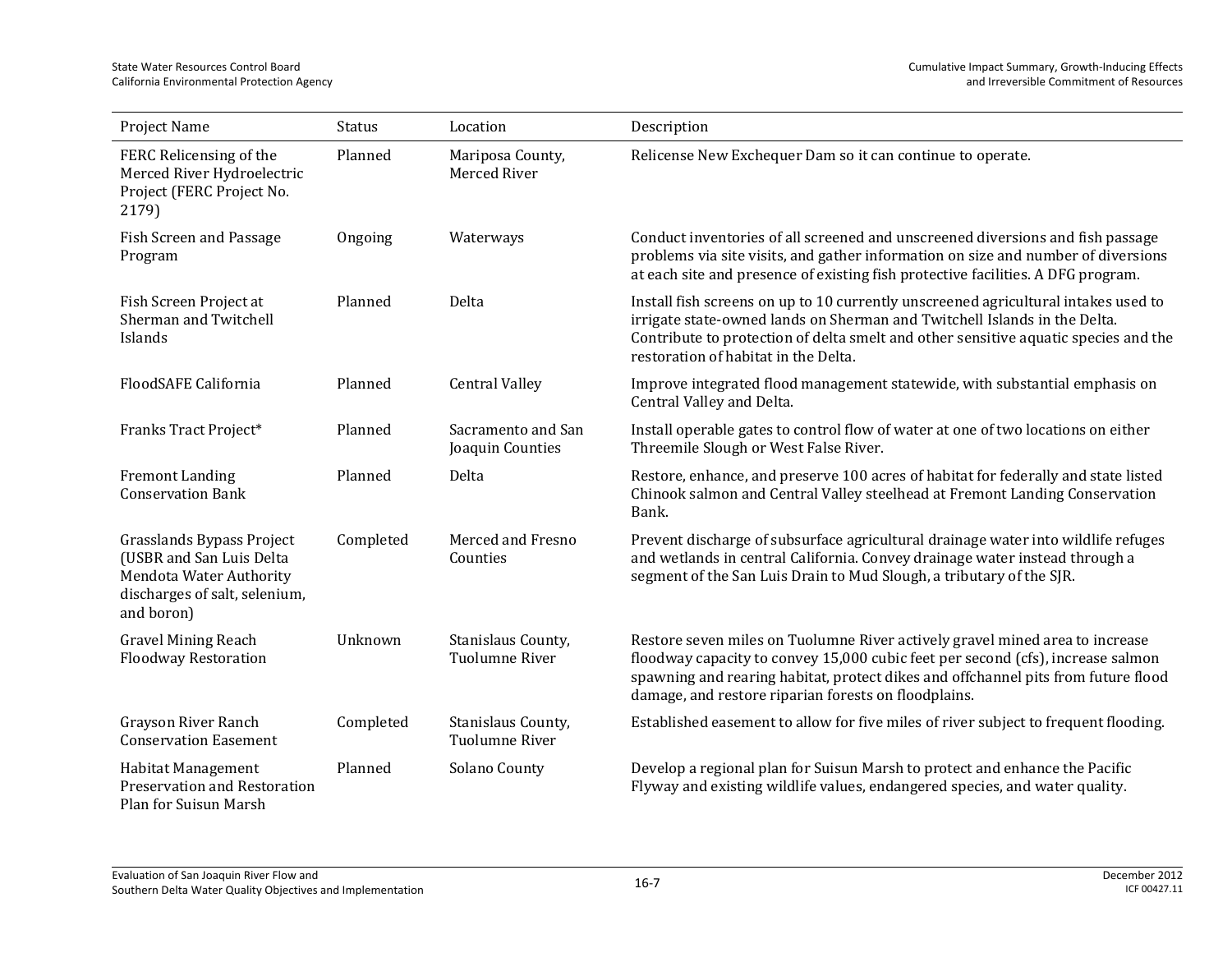| Project Name                                                                          | <b>Status</b>            | Location                                          | Description                                                                                                                                                                                                                                                                                                                                                                                                                                                                                                                                                                                                                                 |
|---------------------------------------------------------------------------------------|--------------------------|---------------------------------------------------|---------------------------------------------------------------------------------------------------------------------------------------------------------------------------------------------------------------------------------------------------------------------------------------------------------------------------------------------------------------------------------------------------------------------------------------------------------------------------------------------------------------------------------------------------------------------------------------------------------------------------------------------|
| Habitat Restoration Plan for<br>the Lower Tuolumne River<br>Corridor                  | Completed                | Stanislaus County,<br>Tuolumne River              | Provide integrated and long-term restoration strategy for lower Tuolumne River<br>to maximize anadromous fish habitat improvements, minimize channel<br>restoration project costs, and streamline project evaluation and monitoring.<br>Produce five products as part of this process: (1) propose general types of<br>inventoried preservation and restoration sites, (2) evaluate fluvial geomorphic<br>processes, (3) evaluate geomorphic-salmonid relationships and develop<br>restoration strategy, (4) finalize restoration site list and designs, and (5) integrate<br>into a comprehensive river corridor habitat restoration plan. |
| Hatchery and Stocking and<br>Hatchery and Stocking<br><b>Program Proposed Changes</b> | Ongoing                  | waterways                                         | Rear and release millions of trout, salmon, and steelhead of various age and size<br>classes into state waters. A statewide system of fish hatchery facilities run by<br>DFG.                                                                                                                                                                                                                                                                                                                                                                                                                                                               |
| In-Delta Storage Program<br>(Delta Wetlands Project)*                                 | Planned                  | San Joaquin County                                | Development of two storage islands (Webb Tract and Bacon Island), two habitat<br>islands (Holland Tract and Bouldin Island), embankment design, consolidated<br>inlet and outlet structures, project operations, and habitat management plans.                                                                                                                                                                                                                                                                                                                                                                                              |
| Jensen River Ranch Habitat<br><b>Enhancement and Public</b><br>Access Project         | Planned                  | Fresno County                                     | Connect Jensen River Ranch site with Woodward Regional Park via paved and<br>natural public trails by modifying an urban stormwater drainage channel to<br>create oxbows for wetland wildlife habitat, grading to create changes in site<br>hydrology and to widen the riparian terrace, installing hiking and equestrian<br>trails, constructing a public use area with access via a paved main trail, and<br>restoring and enhancing oak woodlands and wetland and riparian habitat.                                                                                                                                                      |
| Knights Ferry Floodplain and<br>Side-channel restoration                              | Planned                  | Stanislaus County,<br>Merced River                | Restore existing side-channel and floodplain habitat.                                                                                                                                                                                                                                                                                                                                                                                                                                                                                                                                                                                       |
| Knights Ferry Gravel<br>Replenishment Project,<br>Phase 2                             | Completed                | Stanislaus County,<br>Merced River                | Continue to investigate how source and size of restoration gravel affect fall-run<br>Chinook salmon redd densities.                                                                                                                                                                                                                                                                                                                                                                                                                                                                                                                         |
| Levee Repair-Levee<br><b>Evaluation Program</b>                                       | Ongoing                  | Delta, southern Delta,<br>and SJR and tributaries | Complete most urgent levee repairs and those of lower priority, throughout the<br>Central Valley. Continue to identify, plan, and prioritize. Needed to maintain<br>functionality of flood control systems that have deteriorated over time and/or do<br>not meet current design standards.                                                                                                                                                                                                                                                                                                                                                 |
| Los Vaqueros Reservoir<br><b>Expansion Project*</b>                                   | Planned/Cons<br>truction | San Joaquin County                                | Expand Los Vaqueros reservoir storage from 100 thousand acre-feet (TAF) up to<br>275 TAF and require a new or expanded Delta intake with capacity of up to about<br>1,000 cfs. Considering Old River and adjacent channels for the new Delta intake<br>location.                                                                                                                                                                                                                                                                                                                                                                            |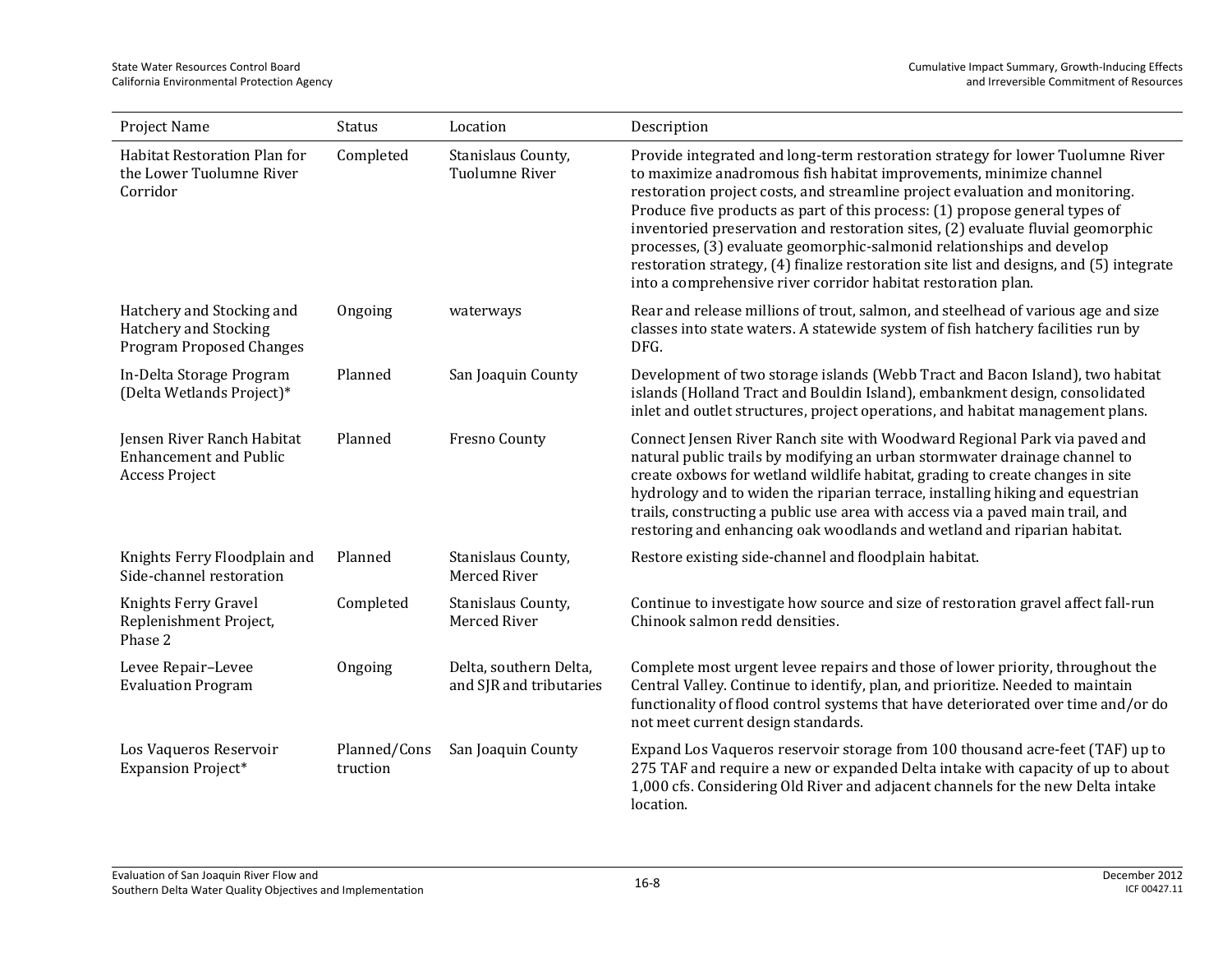| Project Name                                                                                                         | Status       | Location                                    | Description                                                                                                                                                                                                                                                                                                                           |
|----------------------------------------------------------------------------------------------------------------------|--------------|---------------------------------------------|---------------------------------------------------------------------------------------------------------------------------------------------------------------------------------------------------------------------------------------------------------------------------------------------------------------------------------------|
| Lower San Joaquin Flood<br>Improvement Project*                                                                      | Planned      | Southern Delta, SJR                         | Improve flood control capacity on LSJR and enhance ecosystem structure and<br>function in LSJR and southern Delta.                                                                                                                                                                                                                    |
| Lower Sherman Island<br>Wildlife Area (LSIWA) Land<br>Management Plan (LMP)                                          | Ongoing      | Delta                                       | Provide extensive, diverse, and valuable wildlife habitats and related recreational<br>opportunities integral to the functioning and human use of the Delta. Occupies<br>roughly 3,100 acres, primarily marsh and open water, at confluence of<br>Sacramento River and SJR in the western Delta.                                      |
| Lower Tuolumne River Big<br><b>Bend Project</b>                                                                      | Ongoing      | Stanislaus County,<br><b>Tuolumne River</b> | Improve forest, river, and wildlife habitat along the Tuolumne River. When<br>completed, over 25,000 native trees and shrubs will be planted and over 150<br>acres of native grasses and forbs will be seeded in a 240-acre project.                                                                                                  |
| Merced County General Plan<br>Update                                                                                 | Planned      | Merced County                               | Update the general plan, which is the overarching policy document that guides<br>land use, housing, transportation, infrastructure, community design, and other<br>policy decisions. The general plan expresses the county's vision for the future and<br>incorporates public policy relative to future public and private land uses. |
| Merced River Ranch<br><b>Floodplain Restoration</b>                                                                  | Construction | Merced County, Merced<br>River              | Restore (i.e., rehabilitate and enhance) channel, floodplain, and riparian<br>ecosystem processes and critical habitats for juvenile and adult salmonids.                                                                                                                                                                             |
| <b>Millerton Lake Resources</b><br>Management Plan/General<br>Plan                                                   | Completed    | Merced and Fresno<br>Counties, Upper SJR    | Provide analysis and recommendations related to recreation resources, needs,<br>allowable use levels, and operations by State Parks and private entities.                                                                                                                                                                             |
| Modesto Regional Water<br>Treatment Plant (MRWTP)<br>Phase Two                                                       | Construction | <b>Stanislaus County</b>                    | Expand the MRWTP and the terminal reservoir/pump station by Modesto<br>Irrigation District, and construct downstream facilities in the city, including water<br>tanks, pump stations, pipelines and control valves.                                                                                                                   |
| New Exchequer Spillway<br>Modification                                                                               | Planned      | Merced River                                | Increase the height of the existing spillway gates and un-gated spillway 8-10 feet<br>to increase capacity of Lake McClure.                                                                                                                                                                                                           |
| Non Structural Alternative at<br>San Joaquin River National<br>Wildlife Refuge: Refinement<br>of Habitat Enhancement | Planned      | <b>Stanislaus County</b>                    | Provide floodplain inundation behind project levees of up to 3,100 acres of refuge<br>land in some years.                                                                                                                                                                                                                             |
| North Delta Flood Control<br>and Ecosystem Restoration<br>Project*                                                   | Planned      | northern Delta                              | Implement flood control improvements to benefit aquatic and terrestrial habitats,<br>species, and ecological processes.                                                                                                                                                                                                               |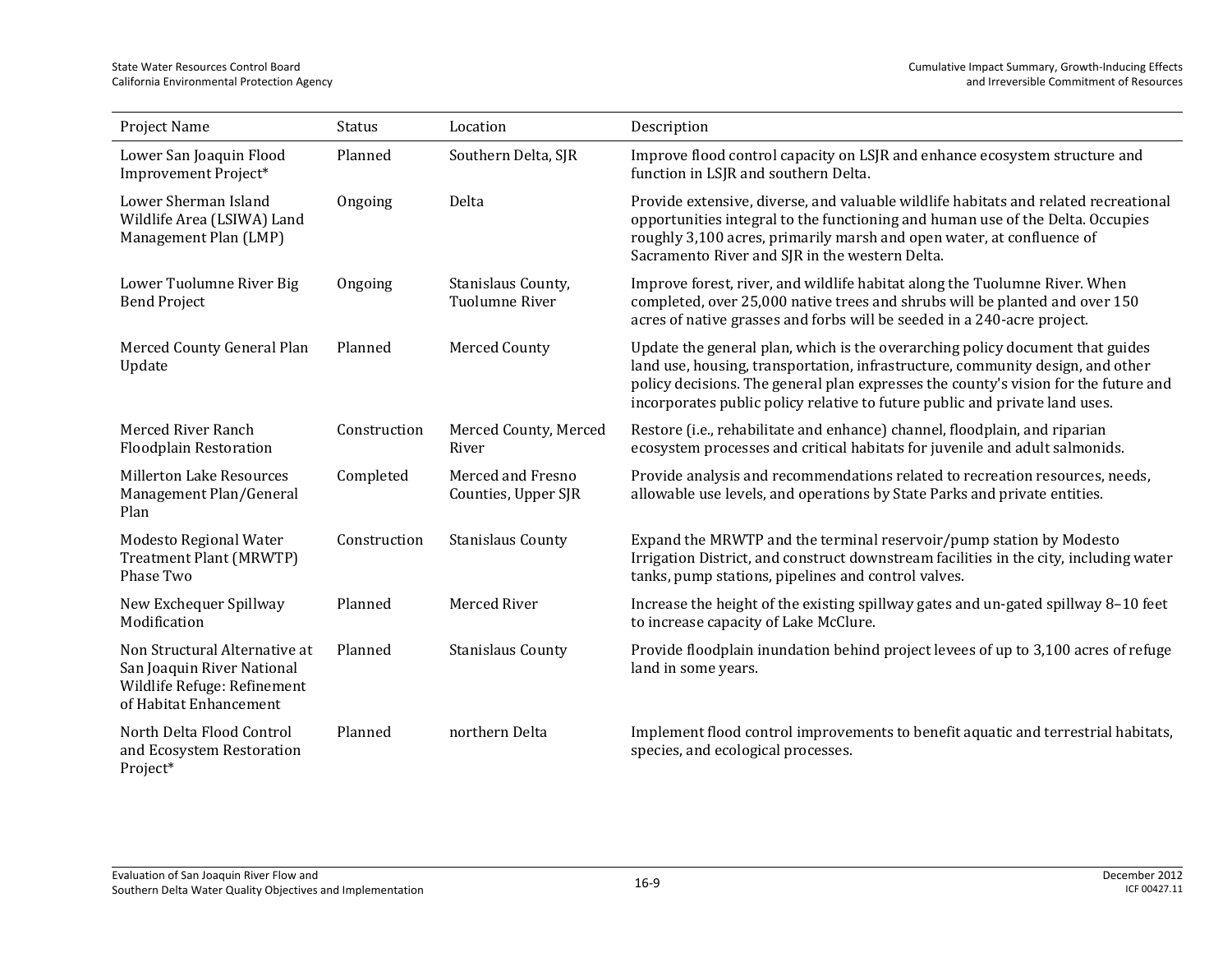| Project Name                                                                                           | Status      | Location                             | Description                                                                                                                                                                                                                                                                                                                                                                           |
|--------------------------------------------------------------------------------------------------------|-------------|--------------------------------------|---------------------------------------------------------------------------------------------------------------------------------------------------------------------------------------------------------------------------------------------------------------------------------------------------------------------------------------------------------------------------------------|
| National Pollutant Discharge<br>Elimination System (NPDES)<br>permit amendments for City<br>of Manteca | Planned     | San Joaquin County                   | Amend the city's wastewater treatment plant NPDES permit for discharging<br>treated wastewater effluent into the southern Delta, based on water quality<br>objectives established by the State Water Resources Control Board (State Water<br>Board) and the Central Valley Water Board.                                                                                               |
| NPDES permit amendments<br>for City of Stockton                                                        | Planned     | San Joaquin County                   | Amend the city's wastewater treatment plant NPDES permit for discharging<br>treated wastewater effluent into the southern Delta, based on water quality<br>objectives established by the State Water Board and the Central Valley Water<br>Board.                                                                                                                                     |
| NPDES permit renewal for<br>the City of Tracy                                                          | Planned     | Contra Costa County                  | Renew and possibly amend the city's Wastewater Treatment Plan NPDES permit<br>for discharging treated wastewater effluent into the southern Delta, based on<br>water quality objectives established by the State Water Board and the Central<br>Valley Water Board.                                                                                                                   |
| NPDES permit renewal for<br>the Mountain House<br><b>Community Services District</b>                   | Planned     | Contra Costa County                  | Renew and possibly amend the Mountain House Community Services District<br>wastewater treatment plant NPDES permit for discharging treated wastewater<br>effluent into the southern Delta, based on water quality objectives established by<br>the State Water Board and the Central Valley Water Board.                                                                              |
| Regional Surface Water<br><b>Supply Project</b>                                                        | Planning    | <b>Stanislaus County</b>             | Construct a new water treatment plant in Stanislaus County, near Hughson, as<br>described in TID's environmental impact report. Locate the new plant near the<br>intersection of Geer and Hatch Roads and treat water drawn from the Tuolumne<br>River near the Geer Road Bridge.                                                                                                     |
| Restoration of the Ruddy<br>Mining Reach                                                               | Ongoing     | Stanislaus County,<br>Tuolumne River | Restore along Tuolumne River in Ruddy Mining area.                                                                                                                                                                                                                                                                                                                                    |
| San Joaquin Basin Action Plan                                                                          | Ongoing     | Upper SJR                            | Meet Kesterson Reservoir mitigation needs and acquire water supply for Level 4<br>under Central Valley Improvement Act (CVPIA) Section 3406(d)(5). Plan created<br>in 1989. A cooperative agreement between USBR, USFWS, and DFG to jointly<br>develop a habitat acquisition and wetland enhancement project on approximately<br>23,500 acres of lands within the northern SJR Basin. |
| San Joaquin County General<br>Plan Update                                                              | In Progress | San Joaquin County                   | Recommended staff alternative June 14, 2012.                                                                                                                                                                                                                                                                                                                                          |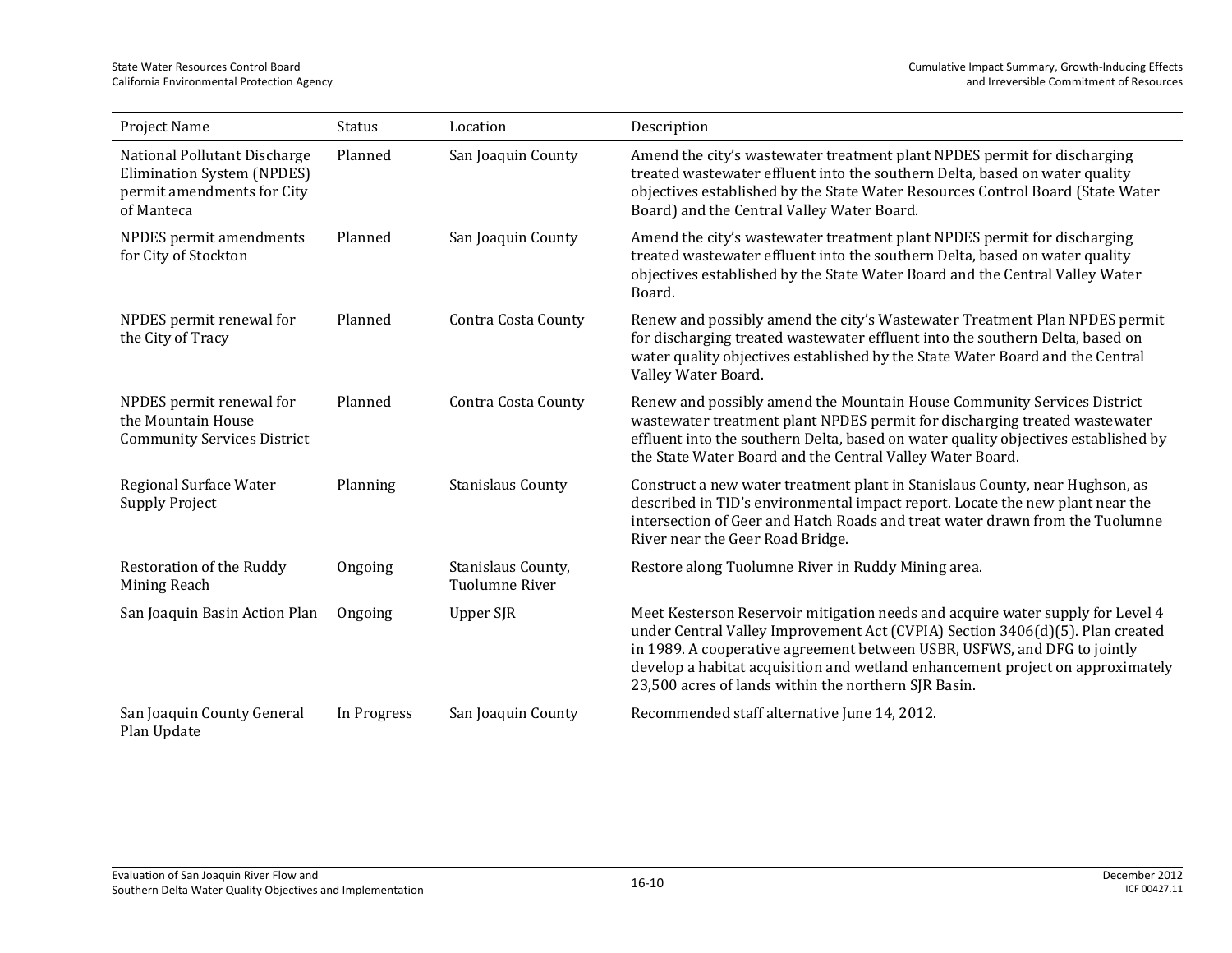| Project Name                                                                            | Status                   | Location                                      | Description                                                                                                                                                                                                                                                                                                                                                                                                                                                                                                                                                                                                                                                            |
|-----------------------------------------------------------------------------------------|--------------------------|-----------------------------------------------|------------------------------------------------------------------------------------------------------------------------------------------------------------------------------------------------------------------------------------------------------------------------------------------------------------------------------------------------------------------------------------------------------------------------------------------------------------------------------------------------------------------------------------------------------------------------------------------------------------------------------------------------------------------------|
| San Joaquin County Multi-<br><b>Species Habitat Conservation</b><br>and Open Space Plan | Ongoing                  | San Joaquin County                            | Provide a strategy to balance open space and non-open space uses while<br>protecting the region's agricultural economy; preserving landowner property<br>rights; providing for long-term management of plant, fish and wildlife species,<br>especially those currently listed or may be listed under the federal Endangered<br>Species Act or the California Endangered Species Act; providing and maintaining<br>multiple-use open spaces that contribute to quality of life of residents of San<br>Joaquin County; and accommodating a growing population while minimizing<br>costs to project proponents and society. Run by San Joaquin Council of<br>Governments. |
| San Joaquin River Flow<br>Modifications                                                 | Ongoing                  | SJR watershed                                 | Provide two years of continued implementation of a Water Right Decision 1641<br>(D-1641) spring pulse flow target for SJR at Vernalis.                                                                                                                                                                                                                                                                                                                                                                                                                                                                                                                                 |
| San Joaquin River Parkway<br>Plan                                                       | Planned/Cons<br>truction | Fresno and Madera<br>Counties                 | Preserve, enhance, and provide for enjoyment of natural landscape of SJR<br>corridor. A long-range planning document.                                                                                                                                                                                                                                                                                                                                                                                                                                                                                                                                                  |
| San Joaquin River<br>Partnership's San Joaquin<br>River Blueway                         | Planned/<br>Construction | <b>SJR</b>                                    | Provides the public opportunities to explore and enjoy the SJR from its<br>headwaters to the Delta via a network of parks, wildlife refuges, and other<br>publicly accessible places.                                                                                                                                                                                                                                                                                                                                                                                                                                                                                  |
| San Joaquin River Salinity<br>Management Plan                                           | Completed                | Southern Delta                                | Manage water quality to improve salt, boron, and other constituent conditions in<br>the LSJR.                                                                                                                                                                                                                                                                                                                                                                                                                                                                                                                                                                          |
| San Joaquin Water Quality<br>Project Selenium TMDL                                      | Completed                | LSJR                                          | Amended water quality objectives identified in the Central Valley Water Board's<br>1996 Basin Plan for selenium. Implement TMDL through: (1) prohibitions of<br>discharge of agricultural subsurface drainage water adopted in a Basin Plan<br>Amendment for the Control of Subsurface Drainage Discharges, and (2) load<br>allocations in waste discharge requirements.                                                                                                                                                                                                                                                                                               |
| San Luis Reservoir Low Point<br>Improvement Project <sup>a</sup>                        | Planned                  | Merced County                                 | Reduce risk of "low point" water levels at San Luis Reservoir with one alternative<br>or a combination of alternatives, including treatment options, bypasses, and other<br>storage options.                                                                                                                                                                                                                                                                                                                                                                                                                                                                           |
| Semitropic Groundwater<br><b>Banking Program</b>                                        | Ongoing                  | Multiple counties in<br><b>Central Valley</b> | Implement groundwater banking to support municipalities and water districts.                                                                                                                                                                                                                                                                                                                                                                                                                                                                                                                                                                                           |
| SEWD Dr. Joe Waidhofer<br><b>Water Treatment Plant</b><br>Expansion                     | Planned                  | San Joaquin County                            | Expand the existing water reservoir by 10 million gallons and provide power,<br>monitoring, and lighting for the reservoir by (1) modifying the existing piping, the<br>reservoir inlet structure, and the electrical and control system, (2) installing new<br>piping, new chemical feed vaults, and (3) conducting new water quality sampling.<br>Run by SEWD.                                                                                                                                                                                                                                                                                                       |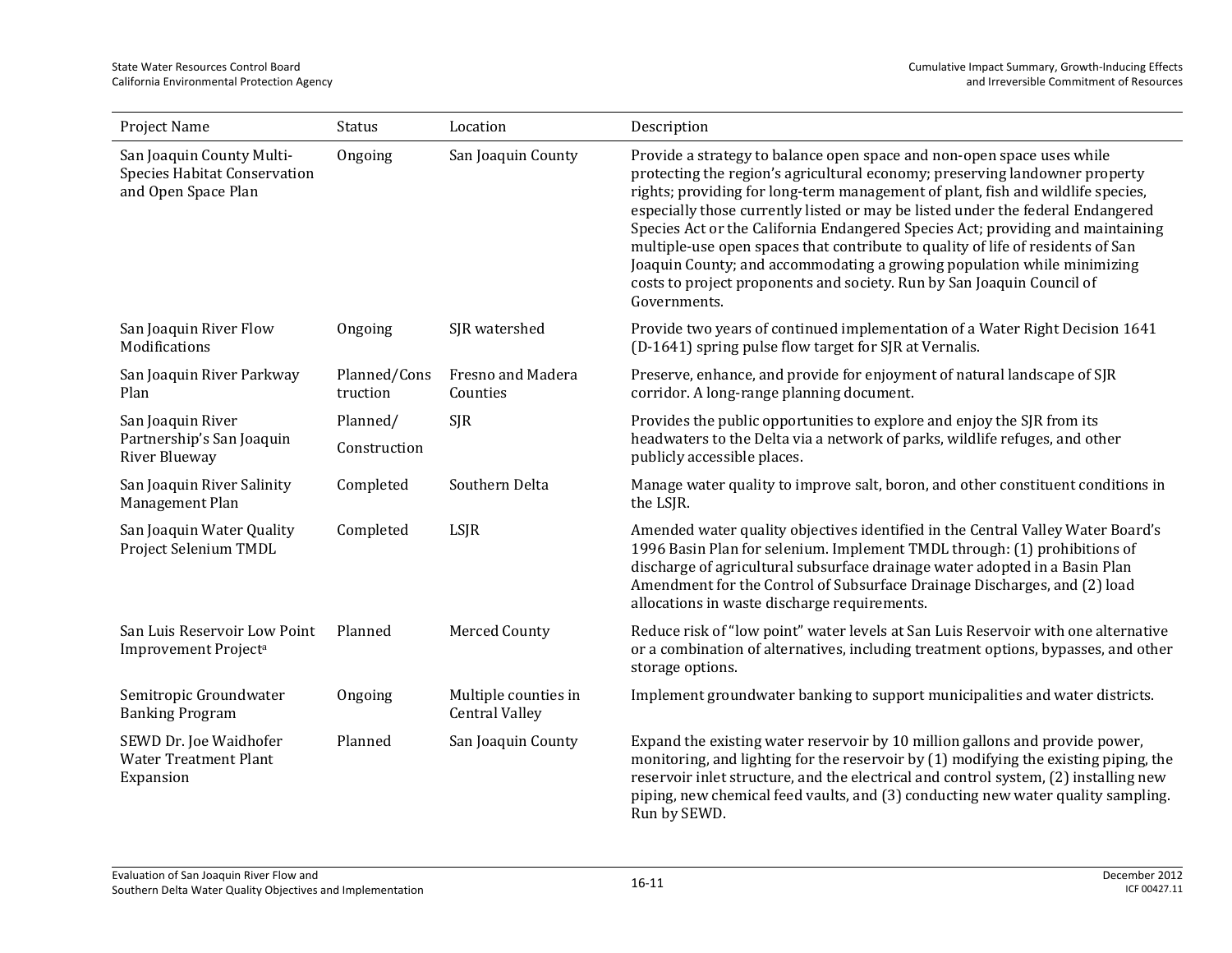| Project Name                                                                                            | <b>Status</b> | Location                                      | Description                                                                                                                                                                                                                                                                                                              |
|---------------------------------------------------------------------------------------------------------|---------------|-----------------------------------------------|--------------------------------------------------------------------------------------------------------------------------------------------------------------------------------------------------------------------------------------------------------------------------------------------------------------------------|
| South County Water Supply<br>Project                                                                    | Ongoing       | San Joaquin and<br><b>Stanislaus Counties</b> | Meet present and future water demands in Central Valley cities of Manteca,<br>Escalon, Lathrop, and Tracy, as well as provide irrigation water for local<br>agriculture. Run by SSJID in a series of phased projects.                                                                                                    |
| South Delta Flood Bypass                                                                                | Planned       | southern Delta                                | Provide a natural buffer against effects of sea level rise and increased flooding<br>related to climate change. Initial modeling Impact Statement/Report suggests the<br>proposed bypass could reduce flood stage along urbanized areas of LSJR by<br>nearly 2 feet.                                                     |
| South Delta Improvements<br>Program*                                                                    | Planned       | southern Delta                                | Install and operate permanent operable gates for local water levels, water quality,<br>and Chinook salmon protection.                                                                                                                                                                                                    |
| South Delta Temporary<br><b>Barriers Project</b>                                                        | Ongoing       | southern Delta                                | Increase water levels, improve water circulation patterns and water quality in<br>southern Delta for local agricultural diversions, and improve operational<br>flexibility of the SWP to help reduce fishery impacts and improve fishery<br>conditions. Consists of four rock barriers across southern Delta channels.   |
| Spawning Gravel<br>Supplementation                                                                      | Ongoing       | Stanislaus County,<br>Tuolumne River          | Mechanically place large volume of gravel followed by period augmentation and<br>maintenance of gravel supply, as needed.                                                                                                                                                                                                |
| Special Run Pools 9 and 10<br>Reconstruction                                                            | Completed     | Stanislaus County,<br><b>Tuolumne River</b>   | Reduce salmonid predator habitat, restore and increase salmonid habitat,<br>reconstruct a natural river channel geometry scaled to current channel forming<br>flows, and restore native riparian plant communities within their predicted<br>hydrological regime.                                                        |
| SSJID and SEWD water<br>transfer agreement                                                              | Ongoing       | San Joaquin County                            | Contract for 10 years with a possible 10-year renewal pending further studies,<br>starting in 2011, regarding a district water transfer agreement with SSJID for<br>8,000-30,000 AF per year allocation based on New Melones Reservoir storage<br>and inflow as of April 1 of each year.                                 |
| SSJID Division 9 Irrigation<br><b>Enhancement Project</b>                                               | Planned       | San Joaquin County                            | Design, construct, and operate a pressurized irrigation water system serving<br>farmland within a portion of Division 9 of the SSJID.                                                                                                                                                                                    |
| SSJID increased surface water<br>agreements/sales to<br>municipalities and associated<br>infrastructure | Planned       | Merced County and<br><b>Stanislaus County</b> | Purchase future surface water from SSJID by the cities of Ripon and Escalon, and<br>purchase future surface water from Merced ID by the City of Merced, as an<br>increased use of surface water by municipalities through agreements with<br>irrigation districts was indicated in SSJID's Urban Water Management Plans. |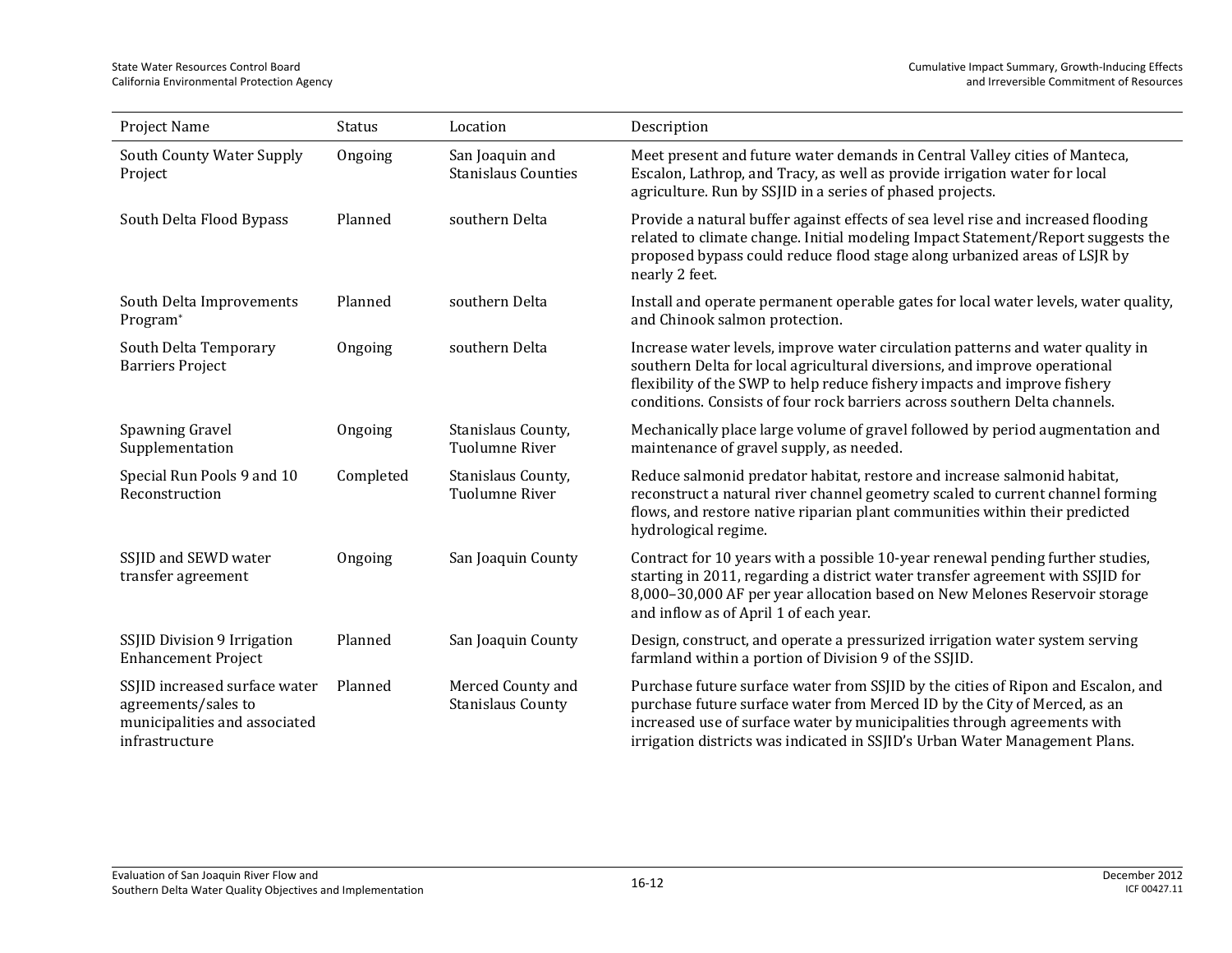| Project Name                                                                                                        | <b>Status</b>                         | Location                                   | Description                                                                                                                                                                                                                                                                                                                                                                         |
|---------------------------------------------------------------------------------------------------------------------|---------------------------------------|--------------------------------------------|-------------------------------------------------------------------------------------------------------------------------------------------------------------------------------------------------------------------------------------------------------------------------------------------------------------------------------------------------------------------------------------|
| SSJID On-Farm Water<br><b>Conservation Program</b>                                                                  | Ongoing                               | San Joaquin County                         | Promote and incentivize on-farm physical improvements, and irrigation<br>management practices and water measurement (together referred to as<br>conservation measures) that promote water conservation. Defines water<br>conservation as using less water to accomplish the same purpose by encouraging<br>efficient use of district surface water to meet crop water requirements. |
| <b>Stanislaus County General</b><br>Plan Update                                                                     | Complete                              | <b>Stanislaus County</b>                   | Revised Agricultural Buffers December 20, 2011, and Housing Element Update<br>adopted April 2, 2010.                                                                                                                                                                                                                                                                                |
| State Plan of Flood Control                                                                                         | Ongoing                               | LSJR, Delta, and lower<br>Stanislaus River | Complete in 2012 the floodplain evaluation activities for the State Plan of Flood<br>Control initiated in January 2008. Develop and use critical and essential datasets<br>and models to plan, design, improve, retrofit, construct, and repair new and<br>existing capital assets and infrastructure.                                                                              |
| Stockton Deep Water Ship<br><b>Channel Demonstration</b><br>Dissolved Oxygen Project                                | Ongoing                               | Delta                                      | Study effectiveness of elevating dissolved oxygen concentrations in the channel. A<br>multiple-year study.                                                                                                                                                                                                                                                                          |
| <b>Tracy Fish Collection Facility</b><br>and Tracy Fish Facility<br><b>Improvement Program</b>                      | Planning/Con<br>struction/Ong<br>oing | Southern Delta                             | Identify and implement physical improvements and operational changes, assess<br>fisheries conditions, and monitor fish salvage operations per agreements signed<br>with DFG in 1992 and in accordance with legal requirements under 1992 CVPIA.                                                                                                                                     |
| <b>Tuolumne County General</b><br>Plan Update                                                                       | Complete                              | <b>Tuolumne County</b>                     | Updated the safety element (in 2009) and the Mountain Springs Community Plan<br>(in 2008).                                                                                                                                                                                                                                                                                          |
| Tuolumne River Regional<br>Park                                                                                     | Construction                          | Stanislaus County,<br>Tuolumne River       | Provides over 500 acres of parkland that runs along seven river miles of the<br>Tuolumne River from the Mitchell Street Bridge east to the Carpenter Road<br>Bridge in Stanislaus County. Five major areas: Legion Park/Airport Area, Gateway<br>Parcel, Mancini Park, Dryden Park Golf Course Area, and Carpenter Road Area.                                                       |
| <b>Tuolumne River Restoration</b><br>Projects including Warner<br>Deardorff Segment - Mining<br>Reach Project No. 3 | Planned/Cons<br>truction              | Stanislaus County,<br>Tuolumne River       | Return this reach of the river to a more natural, dynamic channel morphology<br>that will improve, restore, and protect instream and riparian habitat for fall-run<br>Chinook salmon survival, including restoring hydrological and geomorphic<br>processes.                                                                                                                        |
| Two Gates Fish Protection<br>Demonstration Project*                                                                 | Planned                               | San Joaquin County                         | Install and operate removable gate structures at Old River between Bacon Island<br>and Holland Tract, and Connection Slough between Mandeville and Bacon Islands.                                                                                                                                                                                                                   |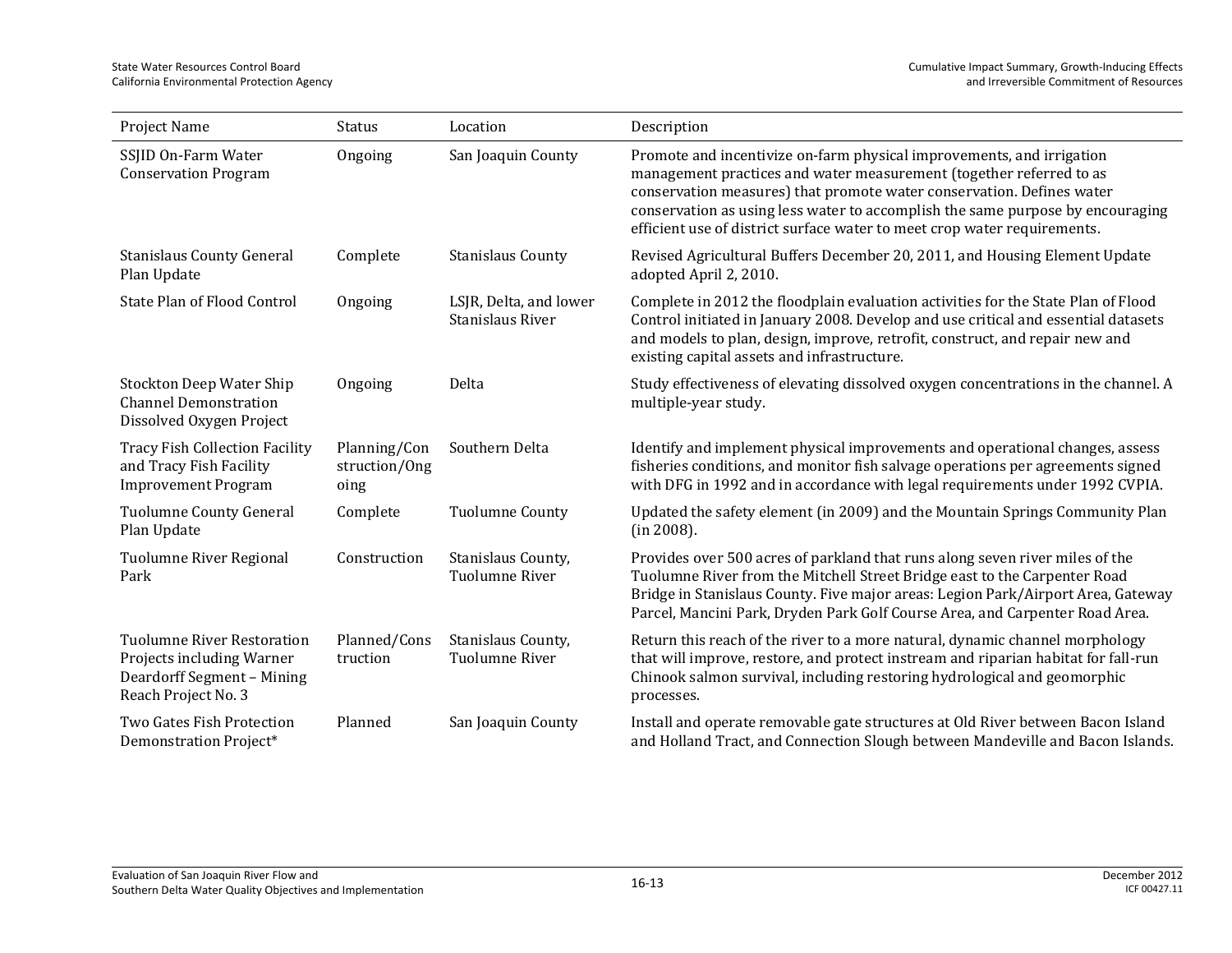| Project Name                                                                                                                     | <b>Status</b>       | Location                                       | Description                                                                                                                                                                                                                                                                                                                                                                                                                                                                                                                                                  |  |
|----------------------------------------------------------------------------------------------------------------------------------|---------------------|------------------------------------------------|--------------------------------------------------------------------------------------------------------------------------------------------------------------------------------------------------------------------------------------------------------------------------------------------------------------------------------------------------------------------------------------------------------------------------------------------------------------------------------------------------------------------------------------------------------------|--|
| Upper San Joaquin River<br><b>Restoration Program</b>                                                                            | Planned/<br>Ongoing | Fresno and Madera<br>Counties, Upper SJR       | A comprehensive, long-term effort to restore flows to the SJR from Friant Dam to<br>the confluence of Merced River and restore a self-sustaining Chinook salmon<br>fishery in the river while reducing or avoiding adverse water supply impacts from<br>restoration flows. It is a direct result of a Settlement reached in 2006 to provide<br>sufficient fish habitat in the SJR below Friant Dam near Fresno, California, by the<br>U.S. Departments of the Interior and Commerce, Natural Resources Defense<br>Council, and Friant Water Users Authority. |  |
|                                                                                                                                  |                     |                                                | Implement provisions of the Stipulation of Settlement related to the interim flows<br>and restoration flows under this program. Implement the full restoration flow<br>schedule no later than January 2014. USBR is temporarily changing Friant Dam<br>operations in water year 2010 to release the interim flows.                                                                                                                                                                                                                                           |  |
| Update to Bay-Delta Water<br>Quality Control Plan: Phase II                                                                      | Planned             | Delta                                          | A comprehensive update to the 2006 Bay-Delta Plan by the State Water Board<br>that will include evaluating and potentially amending existing water quality<br>objectives that protect beneficial uses and the program of implementation to<br>achieve those objectives. Water quality objectives that could be amended include<br>Delta outflow criteria.                                                                                                                                                                                                    |  |
| <b>USBR</b> and DWR compliance<br>with the modified Cease and<br>Desist Order in the Board's<br>Water Rights Order 2010-<br>0002 | Ongoing             | Southern Delta                                 | Continue to implement and improve the temporary barriers program, in<br>consultation with South Delta Water Agency and with any necessary assistance<br>from USBR. Study effectiveness and feasibility of alternative salinity control<br>measures, and implement any additional measures.                                                                                                                                                                                                                                                                   |  |
| <b>USBR's New Melones Lake</b><br>Area Final Resource<br>Management Plan                                                         | Completed           | <b>Calaveras County and</b><br>Tuolumne County | Develop framework for management guidance for resources and recreation needs<br>for New Melones Lake Area, while ensuring the Eastside Division of the CVP<br>continues to meet authorized purposes of flood control, water supply, power<br>recreation, water quality, and fish and wildlife enhancement.                                                                                                                                                                                                                                                   |  |
| Vernalis Adaptive<br>Management Program<br>(VAMP)                                                                                | Completed           | San Joaquin County                             | Maintain fish population by flow release on the Stanislaus River and other<br>tributaries to be met at Vernalis, under D-1641.                                                                                                                                                                                                                                                                                                                                                                                                                               |  |
| *CALFED Listed Water Resource Projects                                                                                           |                     |                                                |                                                                                                                                                                                                                                                                                                                                                                                                                                                                                                                                                              |  |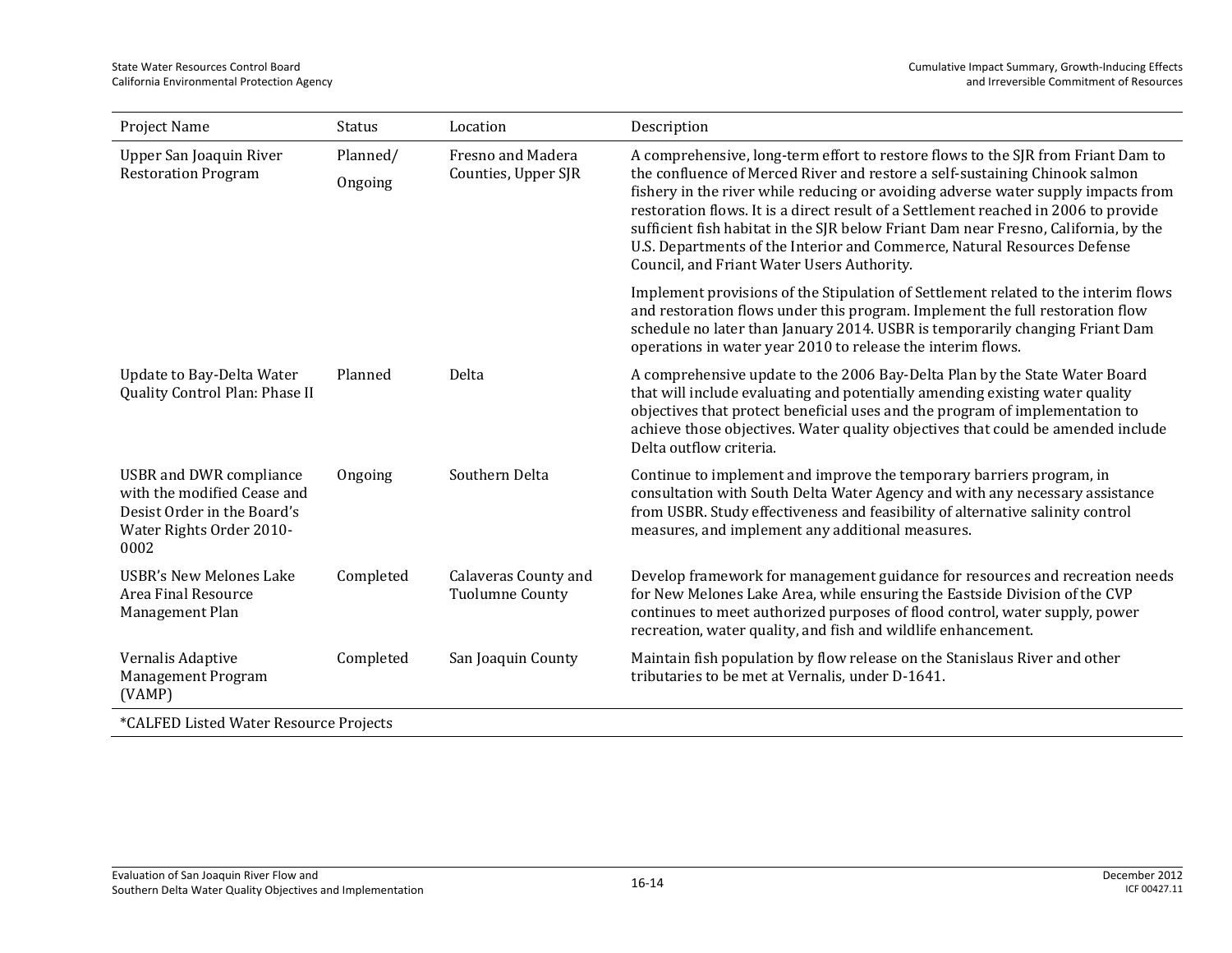### **16.2.2 Cumulative Impact Summary**

The cumulative effects analysis applies to all alternatives. Analysis of the cumulative effects with respect to each resource can be found at the end of each resource chapter 5–14. Table 16-2 presents a summary of the impacts analysis for each resource area.

## **16.3 Growth-Inducing Effects**

CEQA requires a discussion of "the ways in which the proposed project could foster economic or population growth, or the construction of additional housing, either directly or indirectly, in the surrounding environment" (State CEQA Guidelines § 15126.2[d]). Growth-inducing projects are those that have the potential to remove obstacles that inhibit population growth, or encourage and facilitate other activities that can stimulate growth in the future. This chapter discusses the effects of the LSJR and SDWQ alternatives (including LSJR Alternative 1 and SDWQ Alternative 1 [No Project]) and the potential effects on growth.

## **16.3.1 Methodology for Growth-Inducing Effects**

The evaluation of potential growth-inducing impacts is qualitative and discusses the possible direct and indirect ways the LSJR and SDWQ alternatives could have growth-inducting effects. It primarily discusses the potential changes in inflow, outflow, and exports and then addresses whether the changes would directly or indirectly do the following: foster economic, population, or housing growth; remove obstacles to growth; tax community service facilities; or, encourage or result in growth and related environmental effects (State CEQA Guidelines § 15126.2[d]).

It should be noted that growth-inducing impacts are not to be construed as necessarily beneficial, detrimental, or of little significance to the environment. Growth-inducing impacts are analyzed to help assess if the alternatives could contribute to significant environmental changes beyond the direct consequences of those alternatives evaluated in the resource chapters and appendices of this Substitute Environmental Document (SED). The analysis focuses on whether the alternatives would directly or indirectly stimulate growth.

## **16.3.2 Analysis of Growth-Inducing Effects**

The SDWQ alternatives are limited to protecting the beneficial use of agriculture and would maintain the historical range of salinity in the southern Delta. Because the SDWQ alternatives would maintain the historical range of salinity and not change the baseline, they would not induce growth. The LSJR alternatives are limited to addressing river flow requirements the SJR and the three eastside tributaries. None of the alternatives directly involve the construction of any new facilities or significant changes in water operations that would lead to inducing growth in any area as discussed below.

 Changes in river flows in the affected rivers would generally result in more water remaining in the rivers rather than being used for consumptive purposes. These changes in river flows would not directly or indirectly induce growth.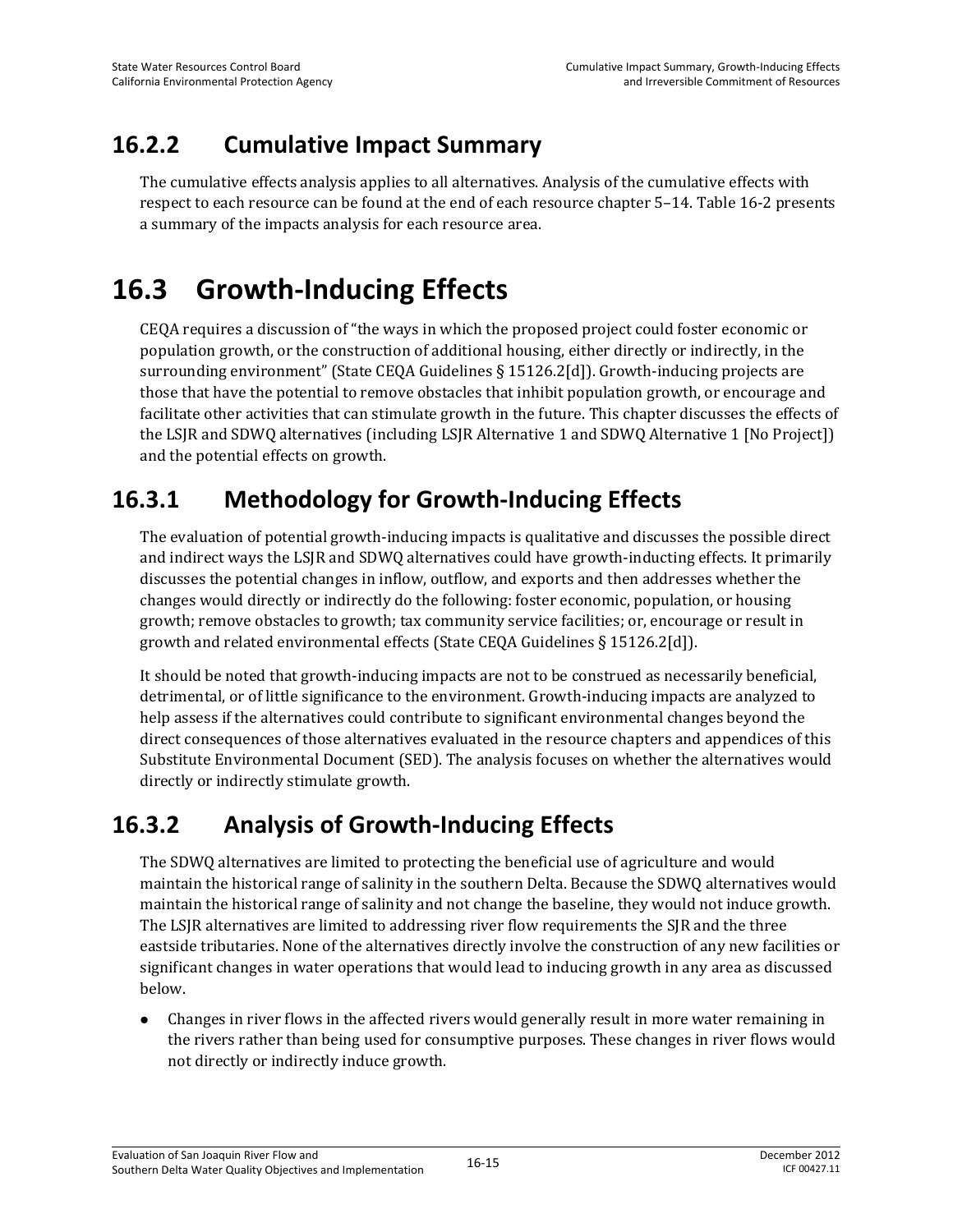#### **Table 16-2. Summary of Cumulative Impacts**

|                                                          | LSJR Alternative 1<br>and SDWQ |          |                                       |                    | SDWQ          | SDWQ          |
|----------------------------------------------------------|--------------------------------|----------|---------------------------------------|--------------------|---------------|---------------|
| Resource                                                 | Alternative 1                  |          | LSJR Alternative 2 LSJR Alternative 3 | LSJR Alternative 4 | Alternative 2 | Alternative 3 |
| Water Supply, Surface<br>Hydrology, and Water<br>Quality | X                              | X        | X                                     | X                  | $\theta$      | $\mathbf{0}$  |
| Flooding, Sediment and<br>Erosion                        | $\mathbf{0}$                   | 0        | $\theta$                              | $\theta$           | $\mathbf{0}$  | $\Omega$      |
| <b>Aquatic Resources</b>                                 | X                              | X        | 0                                     | $\theta$           | 0             | $\Omega$      |
| <b>Terrestrial Biological</b><br>Resources               | X                              | X        | $\Omega$                              | $\Omega$           | $\Omega$      | $\Omega$      |
| <b>Groundwater Resources</b>                             | X                              | 0        | X                                     | X                  | $\mathbf{O}$  | $\Omega$      |
| <b>Recreational Resources</b><br>and Visual Quality      | $\overline{0}$                 | 0        | X                                     | X                  | $\mathbf{0}$  | $\Omega$      |
| <b>Agricultural Resources</b>                            | X                              | 0        | X                                     | X                  | $\mathbf{0}$  | $\Omega$      |
| <b>Cultural Resources</b>                                | $\theta$                       | $\theta$ | $\theta$                              | $\theta$           | $\theta$      | $\Omega$      |
| Service Providers                                        | X                              | 0        | X                                     | X                  | X             | $\mathcal{O}$ |
| <b>Energy Resources and</b><br>Climate Change            | X                              | 0        | X                                     | X                  | $\Omega$      | $\Omega$      |

Notes:

X indicates cumulatively considerable increment and cumulatively significant impact

O indicates no cumulatively considerable increment and no cumulative impact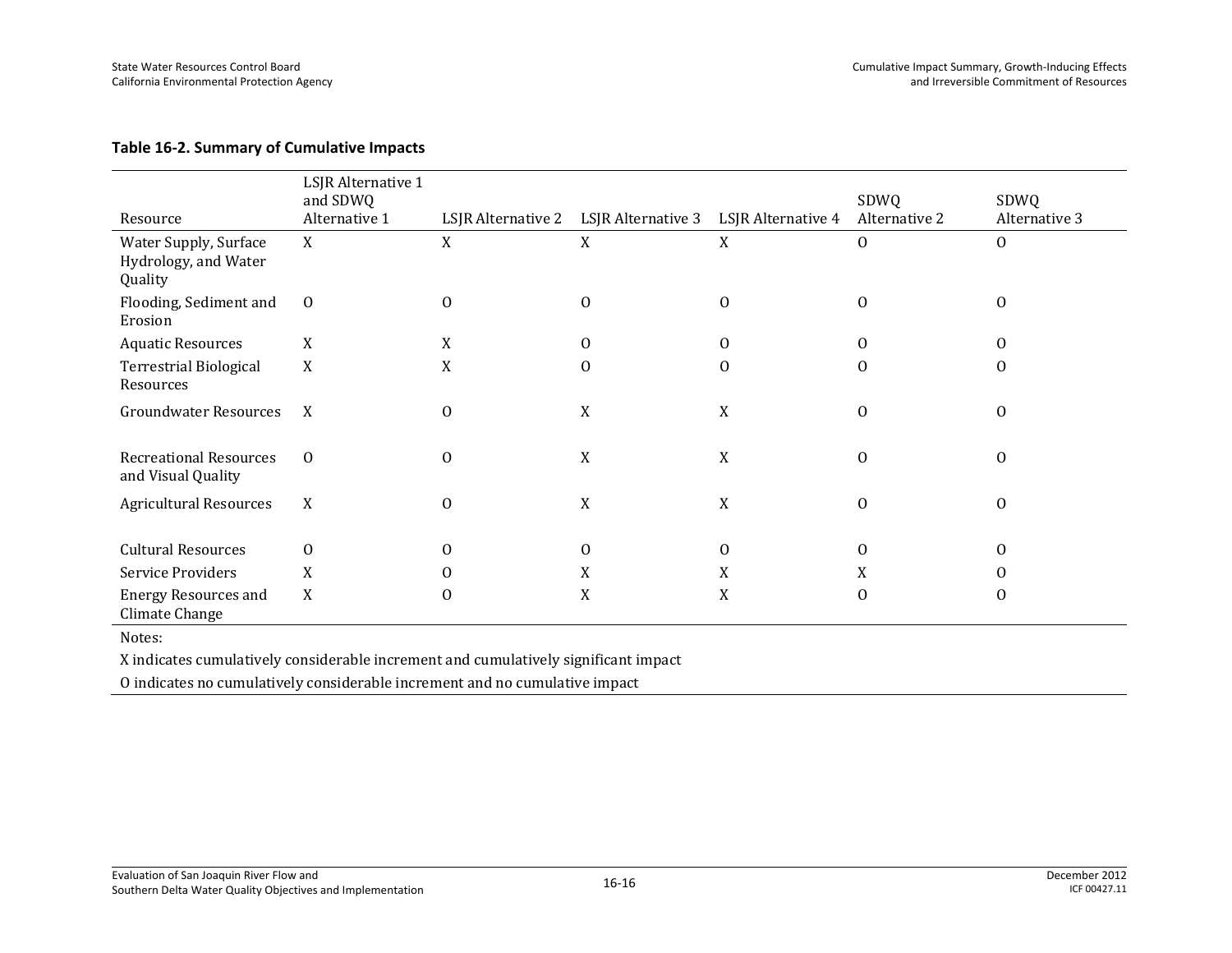- Changes in flows in the affected rivers would also result in an increase in Delta inflow because additional flows would be required to remain in the rivers and ultimately discharged into the southern Delta from the LSJR. In areas where water availability is constrained, increased inflow can allow for an increase in consumptive use, including new urban or population growth. Within the legal Delta, however, the availability and quality of water is not a limiting factor, and numerous unrelated constraints (e.g., flooding risk and protections of agricultural lands) limit growth potential under existing conditions.
- Under the LSJR alternatives, Delta outflow would generally increase. An increase in outflow would not result in growth-inducing effects because use of outflow for consumptive purposes is restricted based on salinity. Therefore, an increase in outflow would not increase the reliable water supply and is not considered growth inducing.
- Modeling predicts a potential for minor increases in exports (1 percent and 4 percent) under LSJR Alternatives 3 and 4, respectively, on an average annual basis. Based on the modeling, LSJR Alternative 1 and SDWQ Alternative 1 (No Project) would result in a change similar to that of LSJR Alternative 4 based on the modeling. LSJR Alternative 2, resulting in no change to or a reduction in exports, would not induce growth. Minor increases in exports under the LSJR Alternatives 3 and 4 are not considered to be growth inducing for the following reasons.
	- $\circ$  Increases of 1 percent to 4 percent in modeled exports are extremely minor because Delta exports make up less than half of the water supplies available to and used in California south of the Delta and in the Central Valley Project (CVP) and State Water Project (SWP) export service areas.
	- Although modeling predicts minor increases in exports on an average annual basis, the annual variability of exports is high and actual exports are controlled by a variety of factors, including weather patterns, annual agricultural practices, economic conditions, and availability of water from other sources (e.g., groundwater, local water sources, recycled water, Colorado River supplies) south of the Delta and in the CVP and SWP export service areas. Additionally, exports are controlled by many other laws, regulations, permits, and water rights that address the timing and amount of permissible exports, only some of which are related to the availability of water in the Delta for export, and these requirements vary from year to year.
	- $\circ$  The minor modeled increases in exports are well within both the range of normal variation experienced from year to year and the likely accuracy of modeling results at this scale of predictability.
- Although the LSJR and SDWQ alternatives may result in different methods of compliance implemented by the regulated community, such as the need for certain facilities (e.g., wastewater treatment plants) to implement improvements to meet discharge effluent limitations, the building of any particular facility is speculative. If new facilities are built, the alternatives would not cause these facilities to increase capacity; therefore, the alternatives would not have the potential to spur growth where available facilities constrain growth.